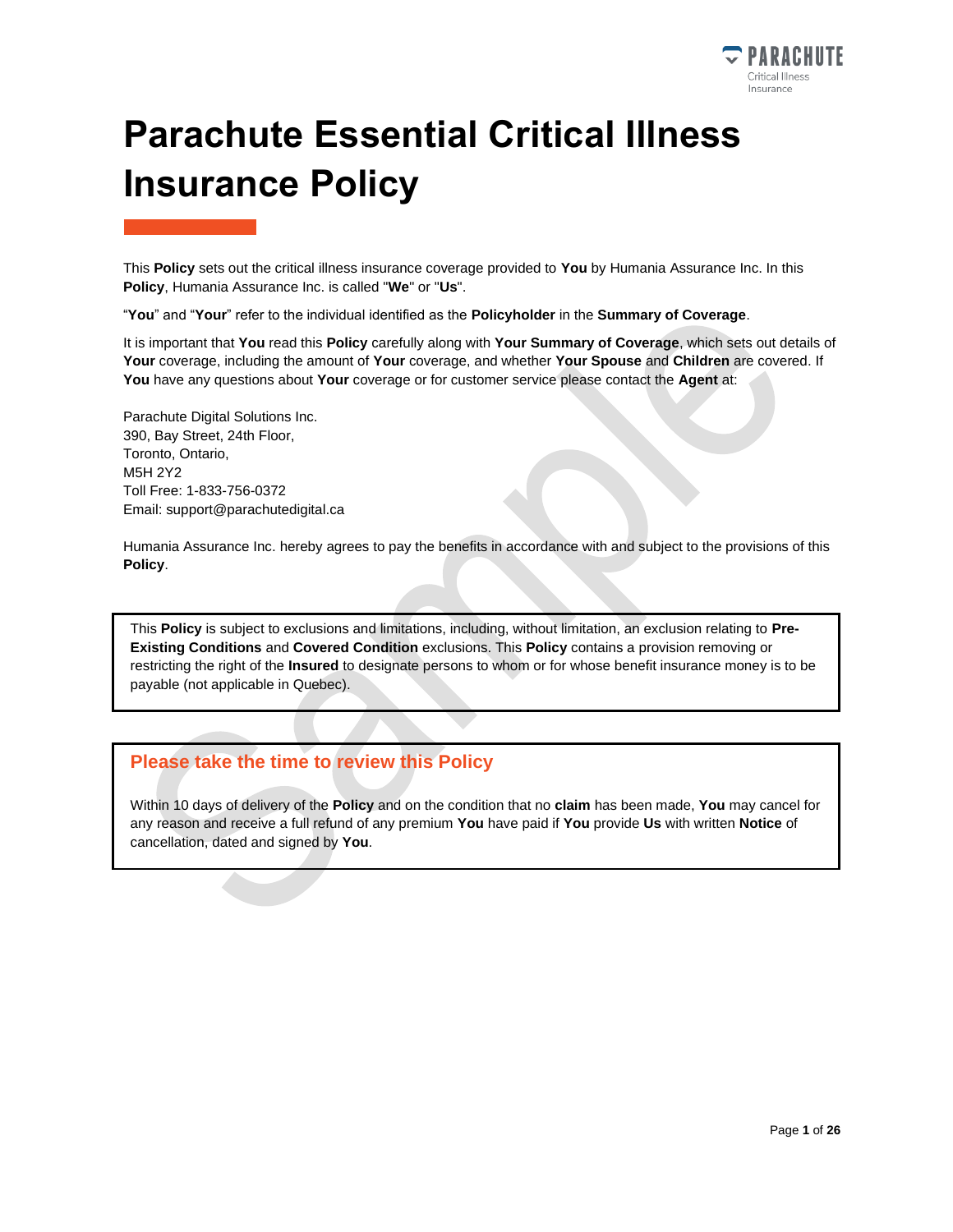# **Table of Contents**

| <b>Schedule of Benefits</b>                    | 3                |
|------------------------------------------------|------------------|
| <b>Definitions</b>                             | 5                |
| <b>Benefits Provisions</b>                     | $\boldsymbol{9}$ |
| <b>Premium Provisions</b>                      | 10               |
| Effective Date and Termination of Coverage     | 11               |
| <b>Claim Provisions</b>                        | 14               |
| Covered Conditions, Limitations and Exclusions | 16               |
| <b>General Provisions</b>                      | 22               |
| <b>Statutory Conditions</b>                    | 24               |
| <b>Privacy Policy</b>                          | 26               |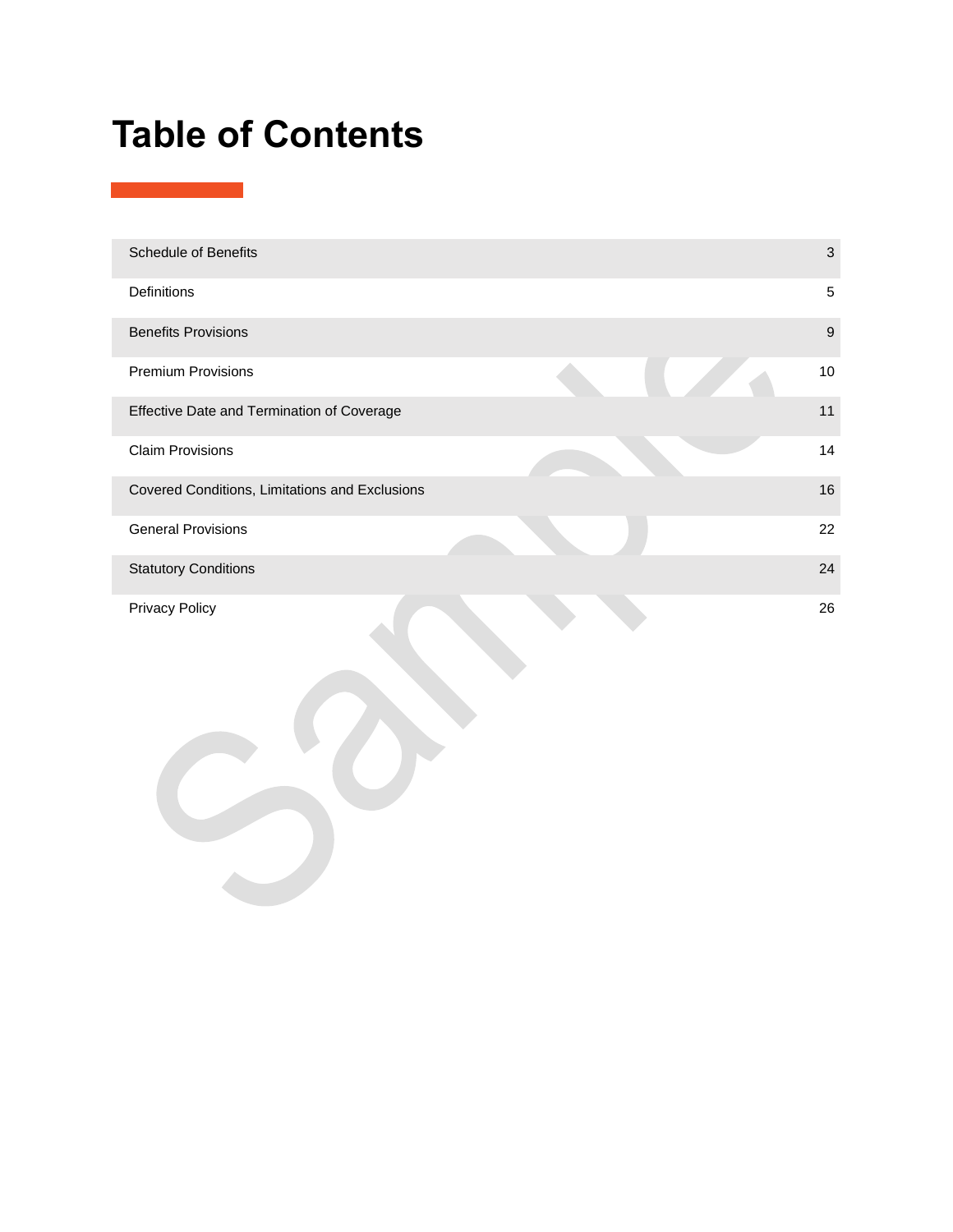

## <span id="page-2-0"></span>**Schedule of Benefits**

Refer to **Your Summary of Coverage** to determine those **Covered Conditions** for which **You** are covered or for which coverage is specifically excluded. Also, refer to "**Covered Conditions, Limitations and Exclusions**" for the precise definitions of the following **Covered Conditions**.

#### **You and Your Spouse**

- 
- (100% of the **Face Amount**)
- Aortic Surgery
- **Benign Brain Tumour**
- Cancer (Life-Threatening)
- **Coronary Artery Bypass Surgery**
- **Heart Attack**
- **· Heart Valve Replacement or Repair**
- Stroke

#### **Child**

(100% of the **Face Amount**)

- Autism
- **Benign Brain Tumour**
- **Cancer (Life-Threatening)**
- Cerebral Palsy
- **Congenital Heart Disease Requiring Surgery**
- Cystic Fibrosis
- Down Syndrome
- **Heart Attack**
- **Muscular Dystrophy**
- Stroke
- **Type 1 Diabetes Mellitus**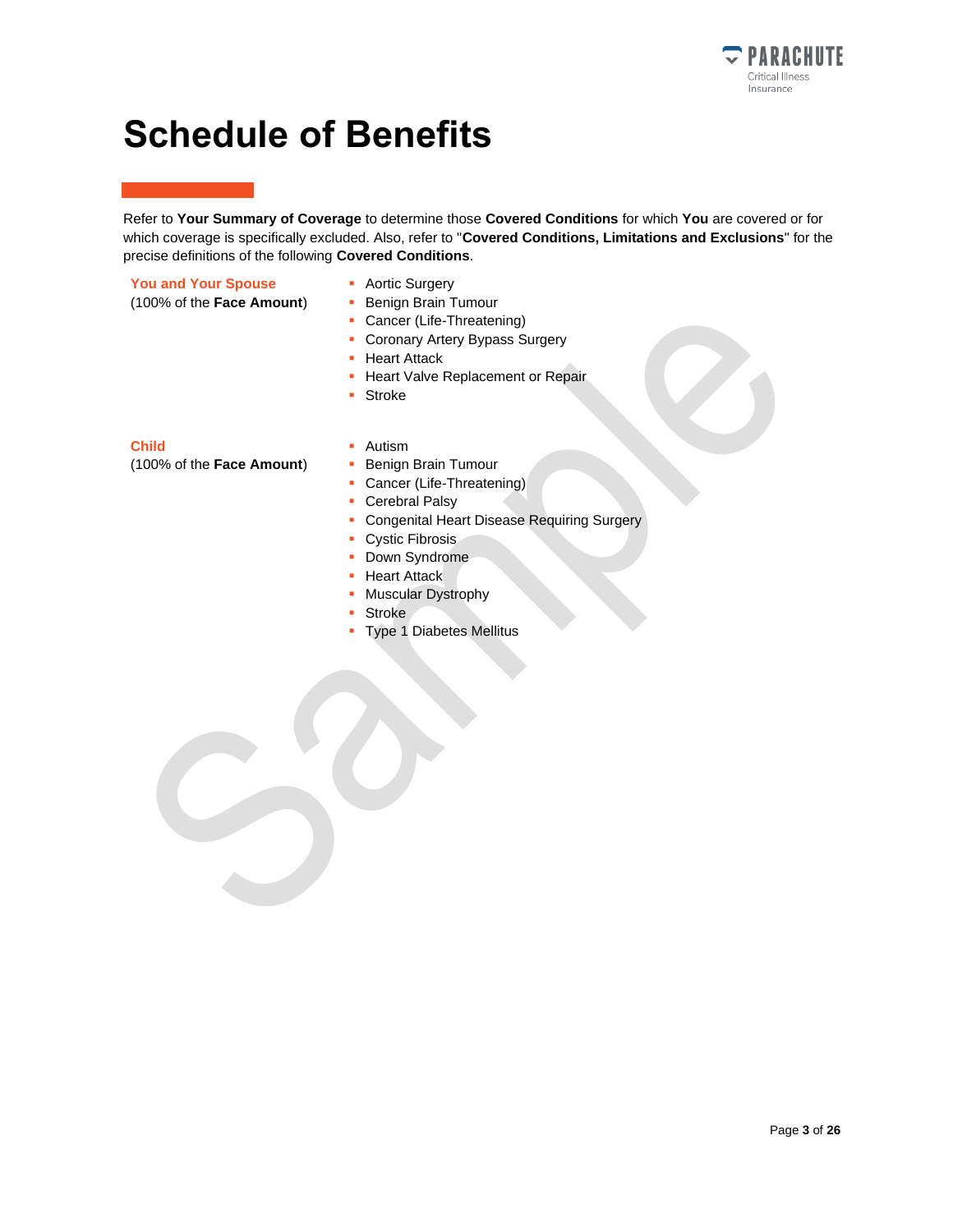## **Face Amounts Available**

#### **Minimum and Maximum Face Amounts**

| *The maximum Face Amount per          |
|---------------------------------------|
| Child is \$25,000 or 50% of Your      |
| Face Amount, rounded to the next      |
| \$1,000, whichever is the lesser. All |
| eligible Children will be insured for |
| the same Face Amount.                 |

| eligible <b>Allialeli</b> Mill be litsuled for<br>the same Face Amount.                  | <b>Spouse</b> | \$5,000.00      | \$10,000.00                                                                      | \$100,000.00  |  |
|------------------------------------------------------------------------------------------|---------------|-----------------|----------------------------------------------------------------------------------|---------------|--|
| Refer to your Summary of<br>Coverage to determine the Face<br>Amount You have purchased. | <b>Child</b>  | \$1,000.00      | \$5,000.00                                                                       | $$25,000.00*$ |  |
|                                                                                          |               |                 |                                                                                  |               |  |
| <b>Charitable Donation</b>                                                               |               | \$500           |                                                                                  |               |  |
| <b>Limited-Evidence Maximum</b>                                                          |               | \$ [GI Amount]  |                                                                                  |               |  |
| <b>Pre-Existing Condition Period</b>                                                     |               | 24 months       |                                                                                  |               |  |
| <b>Pre-Existing Condition Exclusion Period</b>                                           |               | 24 months       |                                                                                  |               |  |
| <b>Waiting Period</b>                                                                    |               |                 | 90 days for Benign Brain Tumour and for Cancer<br>(Life-Threatening)             |               |  |
| <b>Maximum Issue Age</b>                                                                 |               |                 | 64 years of age                                                                  |               |  |
| <b>Termination Age</b>                                                                   |               | 70 years of age |                                                                                  |               |  |
| <b>Covered Conditions &amp; Exclusions</b>                                               |               |                 | As indicated in the Covered Conditions, Limitations<br>and Exclusions provision. |               |  |

Units Minimum Maximum

**You** \$5,000.00 \$10,000.00 \$100,000.00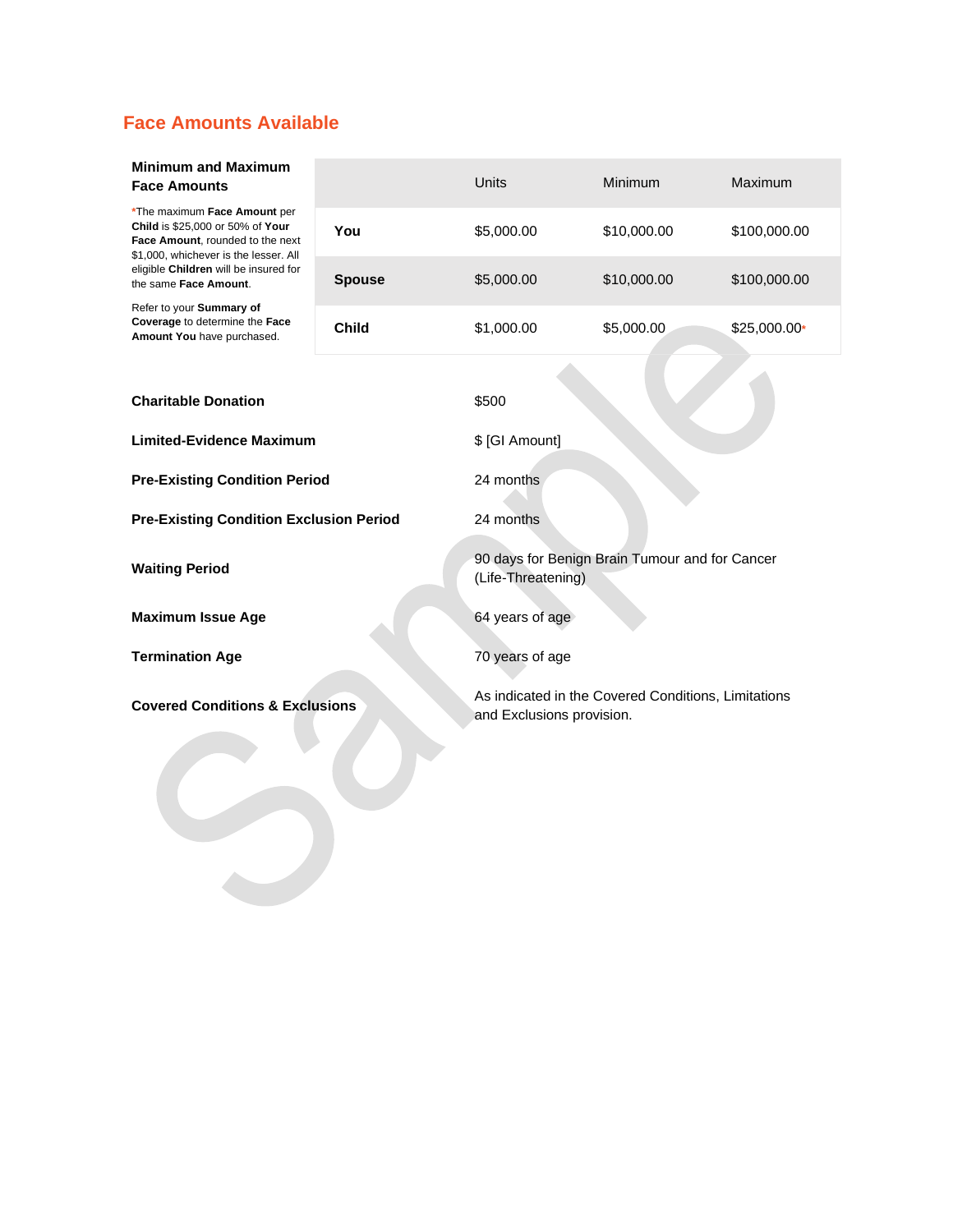

## <span id="page-4-0"></span>**Definitions**

This article sets out the definitions for words and phrases that have specific meanings when used in this **Policy** document. These words and phrases appear in bold in this **Policy**. They include the plural as well as the singular.

**Accident** means an unexpected event involving an external force, causing loss or **Injury**, independently of any other causes.

**Agent** means Parachute Digital Solutions Inc.

**Application** means the form requesting coverage under this **Policy** submitted by **You** to **Us** for approval. The **Application** forms part of **Your Contract.**

**Beneficiary** means the individual who is entitled to receive the benefits under this **Policy**.

**Benefit Amount** is the dollar amount of coverage that is payable in the event of a **Diagnosis** of a **Covered Condition** in accordance with the terms of this **Policy**, calculated as all or a portion of the **Insured Person**'s **Face Amount**.

**Child** means **Your** natural or adopted child or stepchild who, at the time of **Application** for coverage, is wholly dependent on **You** for support, over 25 hours old, and either (i) less than 21 years old, or (ii) less than 26 years old, and in attendance at an accredited school as a full-time student, and is:

- 1. a **Resident of Canada**;
- 2. unmarried;
- 3. not employed on a full-time basis; and
- 4. not eligible for voluntary critical illness coverage as an employee under a group benefit plan.

**We** may require written proof of the **Child**'s status as often as **We** determine is reasonably necessary.

**Claim** means a formal request to **Us** for payment of a **Benefit Amount** under this **Policy**, along with supporting documents.

**Claimant** means an individual who makes a **Claim** for a **Benefit Amount** under this **Policy.**

**Contract** means the entire contract of insurance consisting of this **Policy**, the **Summary of Coverage**, the **Application**, any documents attached to the **Policy** when issued and any amendments to the **Policy** agreed upon in writing after the **Policy** is issued.

**Covered Condition** means the medical conditions or events for which a **Benefit Amount** may be paid under this **Policy.**

**Date of Diagnosis** means the date on which an **Insured Person** is first **Diagnosed** with a given **Covered Condition**.

The **Date of Diagnosis** must occur while the **Policy** is in force.

**Diagnosis** or **Diagnosed** means the medical diagnosis (including diagnostic measures) by a **Physician** of an **Insured Person** with a **Covered Condition**.

The **Diagnosis** must be made according to generally accepted medical classification systems including but not limited to: biopsy, bone scans, CTscan, hematological tests, MRI or X-rays. Any tests or examinations that must be performed in order to satisfy the **Covered Condition** requirements must be conducted by a **Physician** who is not the **Insured Person**, or a relative of or business associate, or live with the **Insured Person**.

**Effective Date of Coverage** means the date and time that coverage becomes effective for an **Insured Person** or, for an increase in coverage, the date the increase becomes effective as shown on **Your Summary of Coverage**.

**Evidence of Insurability** means:

- 1. any information that **We** may require to determine if the person to be insured is insurable, including but not limited to medical, lifestyle and family medical history; and
- 2. the information about the existence of **Grandfathered Coverage** supplied by **You** as part of the **Application** and used by **Us** in our decision to issue this **Policy**.

All **Evidence of Insurability** must be submitted on forms provided by **Us**.

**Face Amount** means the dollar amount of coverage applicable to an **Insured Person** that is used to determine the **Benefit Amount** payable for any Claim.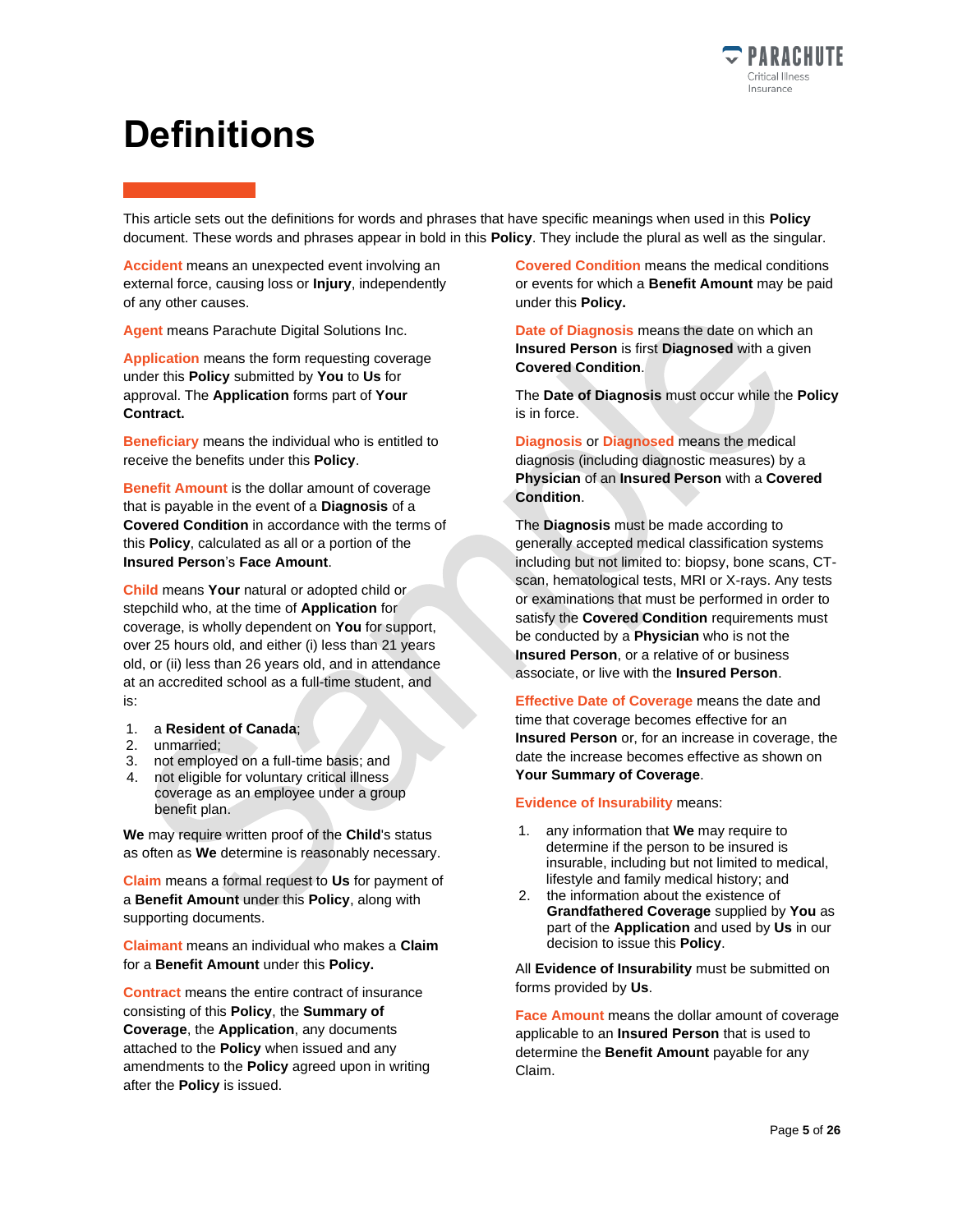**Grace Period** means the number of days in which coverage for an **Insured Person** under this **Policy** remains effective although the required premium is late.

**Grandfathered Coverage** means that an **Insured Person** was covered by a **Prior Policy**, the existence of such **Prior Policy** being part of the **Evidence of Insurability** and material to our decision to issue this **Policy**.

**Health Statement** means the health statement contained in the **Application**.

**Hospital** means a facility licensed to provide fulltime medical care and treatment under the direction of a full-time staff of licensed **Physicians**. It does not include a facility that is primarily a nursing home, rest home or facility for treating drug or alcohol abuse.

**Injury** means physical harm or damage to an **Insured Person**'s body caused by an **Accident**.

**Insured** or **Insured Person** means **You**, **Your Spouse** and **Your Children** who are insured under this **Policy**. An **Insured Person** cannot be insured as both the **Policyholder** and as a **Spouse** or **Child** under one of our Parachute Critical Illness policies.

**Insurer**, **We**, and **Us** means Humania Assurance Inc.

**Irreversible** means not able to be undone or alterable.

**Life Event** means one of the following events:

- 1. **Your** marriage (including common-law) or divorce,
- 2. the birth or adoption of **Your Child**; or
- 3. the death of **Your Spouse** or **Child**.

For the purposes of this definition, **We** will consider that **Your** marriage has occurred on the date:

- 1. of **Your** legal marriage;
- 2. **You** have been living with another person in a role like that of a marriage partner continuously for the immediately preceding 12-month period;
- 3. **You** enter into a civil union as defined by the Civil Code of Quebec; or
- 4. **You** register a domestic partnership in Nova Scotia.

**Life Support** means the **Insured Person** is under the regular care of a **Physician** for nutritional, respiratory and/or cardiovascular support when **Irreversible** cessation of all functions of the brain has occurred.

**Limited-Evidence Maximum** means the maximum **Face Amount** available under this **Policy**, subject to satisfying the **Health Statement**, without requiring **You**, **Your Spouse** or **Your Children** to provide any additional satisfactory **Evidence of Insurability**.

If the requested **Face Amount** exceeds the **Limited-Evidence Maximum**, the amount in excess of this limit is available only if **You**, **Your Spouse** or **Your Children** provide additional satisfactory **Evidence of Insurability** to **Us** and **We** approve this excess amount.

**Medically Necessary** means broadly accepted and recognized by the Canadian medical profession as effective, appropriate and essential in the treatment of a **Sickness** or **Injury**.

**Notice** means a written communication by an **Insured Person** or **Claimant** to **Us**, or vice versa.

**Notice of Claim** means the initial written **Notice** given to **Us** that a **Claimant** is making a **Claim** under this **Policy**, using a form provided by **Us**.

**Physician** means a medical doctor who is legally qualified and lawfully entitled to practise medicine and prescribe and administer drugs or perform **Surgery**, and who is operating in accordance with and within the scope of his or her licence in the jurisdiction where he or she provides such services.

The **Physician** must not be the **Insured Person**, a relative of or business associate of the **Insured Person**, or reside with any such person.

**Policy** means this insurance contract. The **Policy** forms part of **Your Contract**.

**Policy Anniversary** means the first anniversary of the **Your** original **Effective Date of Coverage** and each subsequent anniversary of such date thereafter.

**Policyholder** means the person named on the **Summary of Coverage** as the "Policyholder".

**Pre-Existing Condition** means a condition, whether **Diagnosed** or not, for which the **Insured Person** sought medical investigation, medical care or services, **Diagnosis**, treatment, including diagnostic measures, medication or medical advice, or for which there were symptoms, signs or evidence that should have caused an individual to seek a medical investigation, care or services, **Diagnosis**, treatment, including diagnostic measures, medication or medical advice.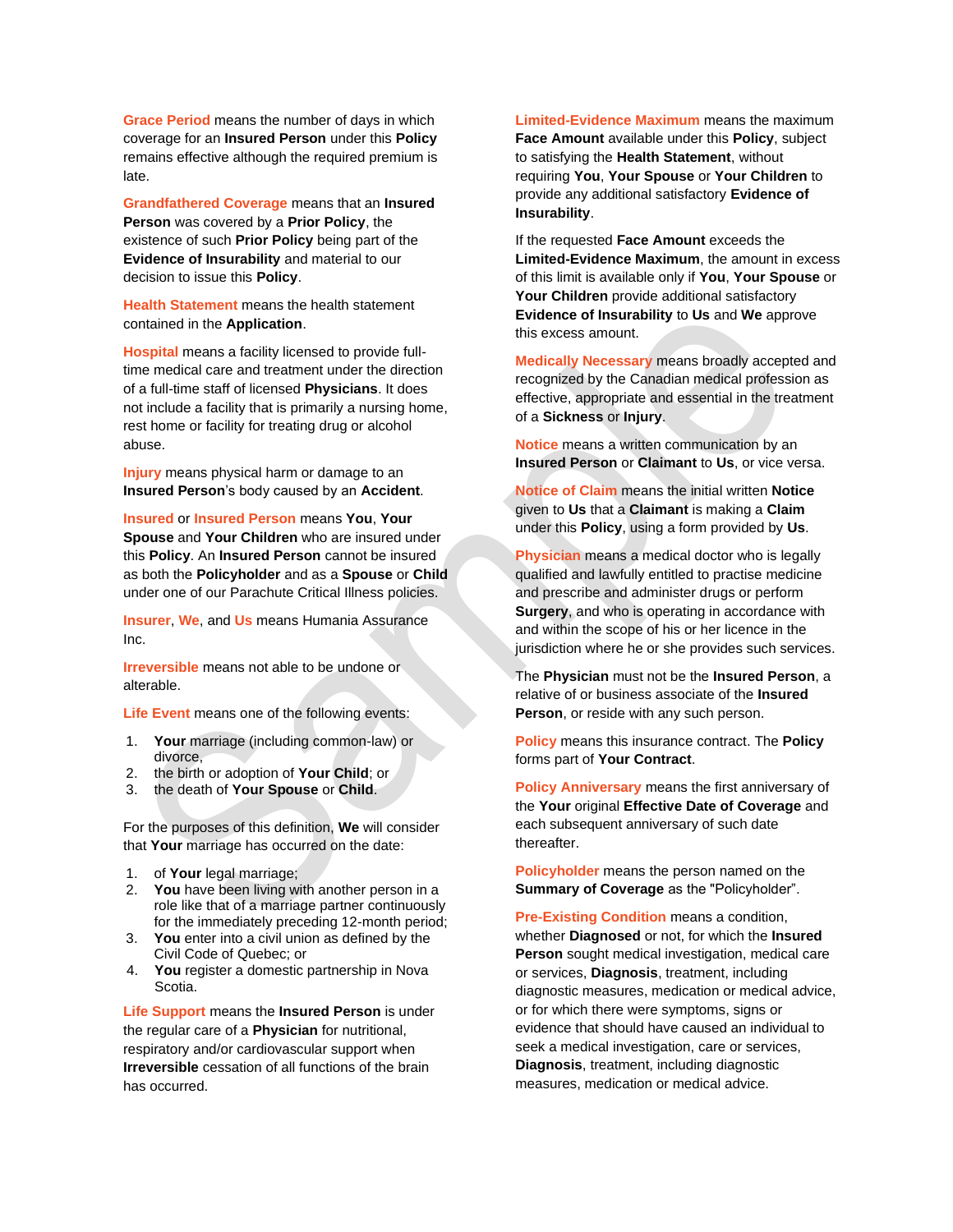

**Pre-Existing Condition Exclusion Period** means the 24-month period immediately following the Pre-Existing Condition Starting Date.

**Pre-Existing Condition Period** means the 24 month period immediately prior to the Pre-Existing Condition Starting Date.

#### **Pre-Existing Condition Starting Date** means:

- 1. the **Effective Date**; or
- 2. in respect of any new **Covered Condition** or increase in **Face Amount**, the date of the **Policy** amendment to (a) add such new **Covered Condition**, or (b) increase such **Face Amount**, as applicable.

**Prior Policy** means a group critical illness policy under which **You** were insured that terminated within 31 days of **Your Effective Date of Coverage** of this **Policy**.

**Proof of Claim** means evidence or documentation submitted by the **Claimant** or obtained in the course of the investigation of a **Claim**.

**Provincial or Territorial Health Care Insurance Plan** means any plan that provides hospital, medical or dental benefits established by the government in

the **Insured Person**'s province or territory of primary residence. **Resident of Canada** means an individual who resides in Canada and who is covered by a

Canadian **Provincial or Territorial Health Care Insurance Plan**.

**Schedule of Benefits** summarizes the benefit features available to **You**, **Your Spouse** and **Your Children** according to the terms and conditions of this **Policy**.

**Sickness** means the state of being ill, either through disease or malady, but not as the result of an **Accident**.

**Smoker** means an individual who, in the 12 months before declaring their smoking status on an **Application** or Change in Smoking Status form:

- 1. has used tobacco in any form (with the exception of one large cigar per month), nicotine products, nicotine substitutes, ecigarettes, vaping, oral and nasal sprays, or smoking cessation products; or
- 2. has consumed marijuana or hashish more than three times per week.

**Specialist** means a licensed **Physician** who has been trained in the specific area of medicine relevant to the **Covered Condition** for which a **Benefit Amount** is being claimed, and who has

been certified by a specialty examining board. In the absence or unavailability of a **Specialist**, and as approved by **Us**, a **Covered Condition** may be **Diagnosed** by a qualified **Physician** practising in Canada or the United States of America.

**Specialist** includes, but is not limited to, cardiologist, neurologist, nephrologist, oncologist, ophthalmologist, burn specialist and internist. The **Specialist** must not be the **Insured Person**, a relative of or business associate of the **Insured Person**, or reside with any such person.

**Spouse** means an individual who:

- 1. is a **Resident of Canada**; and
- 2. satisfies one of the following:
	- a. is legally married to **You**, or
		- b. has been living with **You** in a role like that of a marriage partner continuously for the immediately preceding 12-month period;
	- c. is in a civil union with **You** as defined by the Civil Code of Quebec;
	- d. is **Your** registered domestic partner in Nova Scotia; or
	- e. is the biological or adoptive father or mother of at least one of Your Children.

Only one **Spouse** is eligible for coverage under this **Policy** and it is the person who most recently satisfies the definition of **Spouse** who is eligible to apply for coverage under the **Policy**.

**We** may require written proof of the **Spouse**'s status as often as **We** determine is reasonably necessary.

**Summary of Coverage** means the insurance document called a "Summary of Coverage", or any replacement of such document, which **We** issue to **You**, which summarizes the **Benefit Amount You**, **Your Spouse** and **Your Children** have under this **Policy**. The **Summary of Coverage** forms part of **Your Contract**.

**Surgery** means the treatment of disorders of the body by incision or manipulation with surgical instruments.

**Survival Period** means the period starting on the **Date of Diagnosis** and ending 14 days later, except as specifically provided elsewhere under the **Policy**. The **Survival Period** does not include the number of days on **Life Support**. The **Insured Person** must not have experienced **Irreversible** cessation of all functions of the brain and must be alive at the end of the **Survival Period**.

**Termination Date** means the date on which the **Insured Person** is no longer eligible for coverage under his or her **Policy**.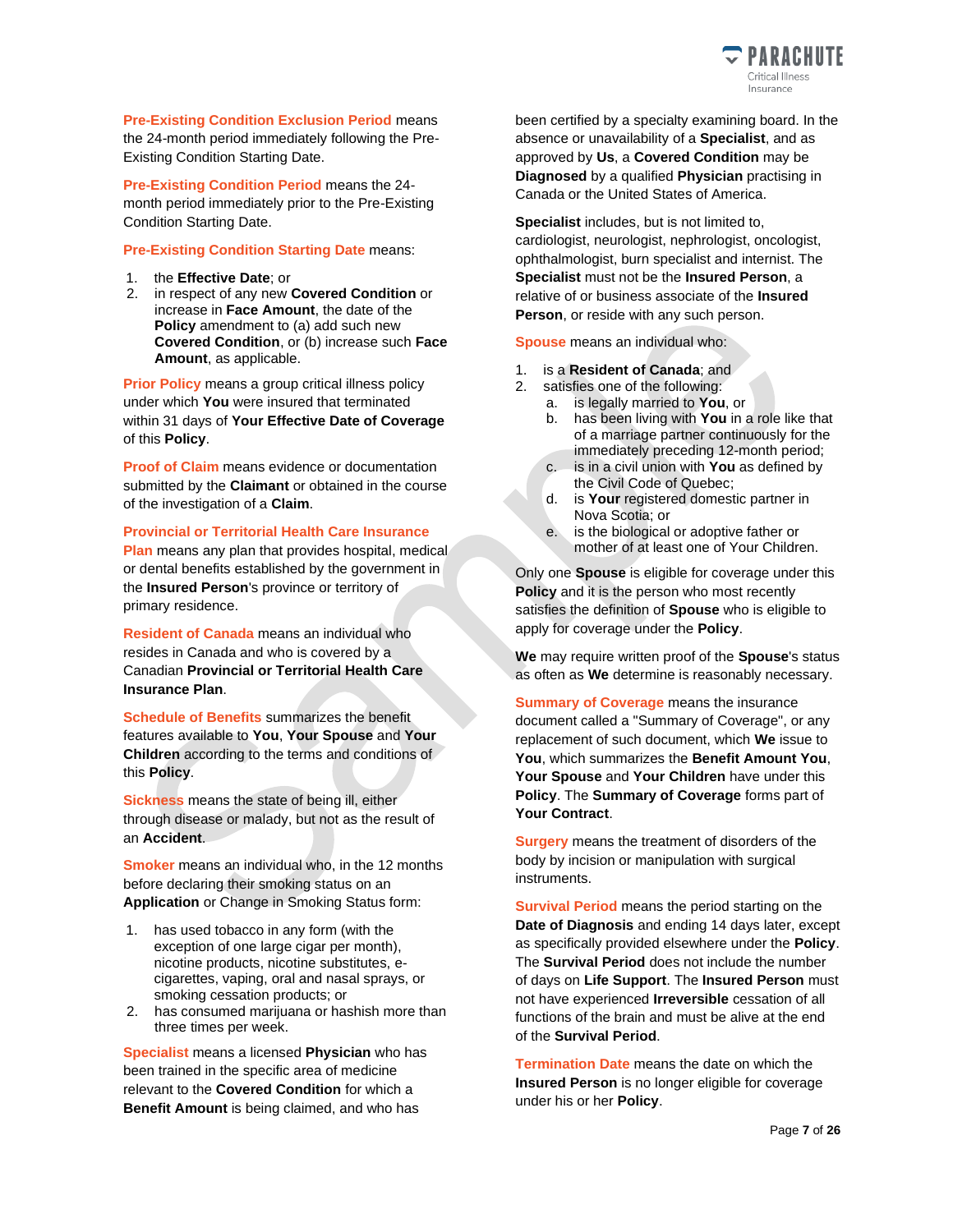**You** and **Your** refer to the individual identified as the **Policyholder** in the **Summary of Coverage**.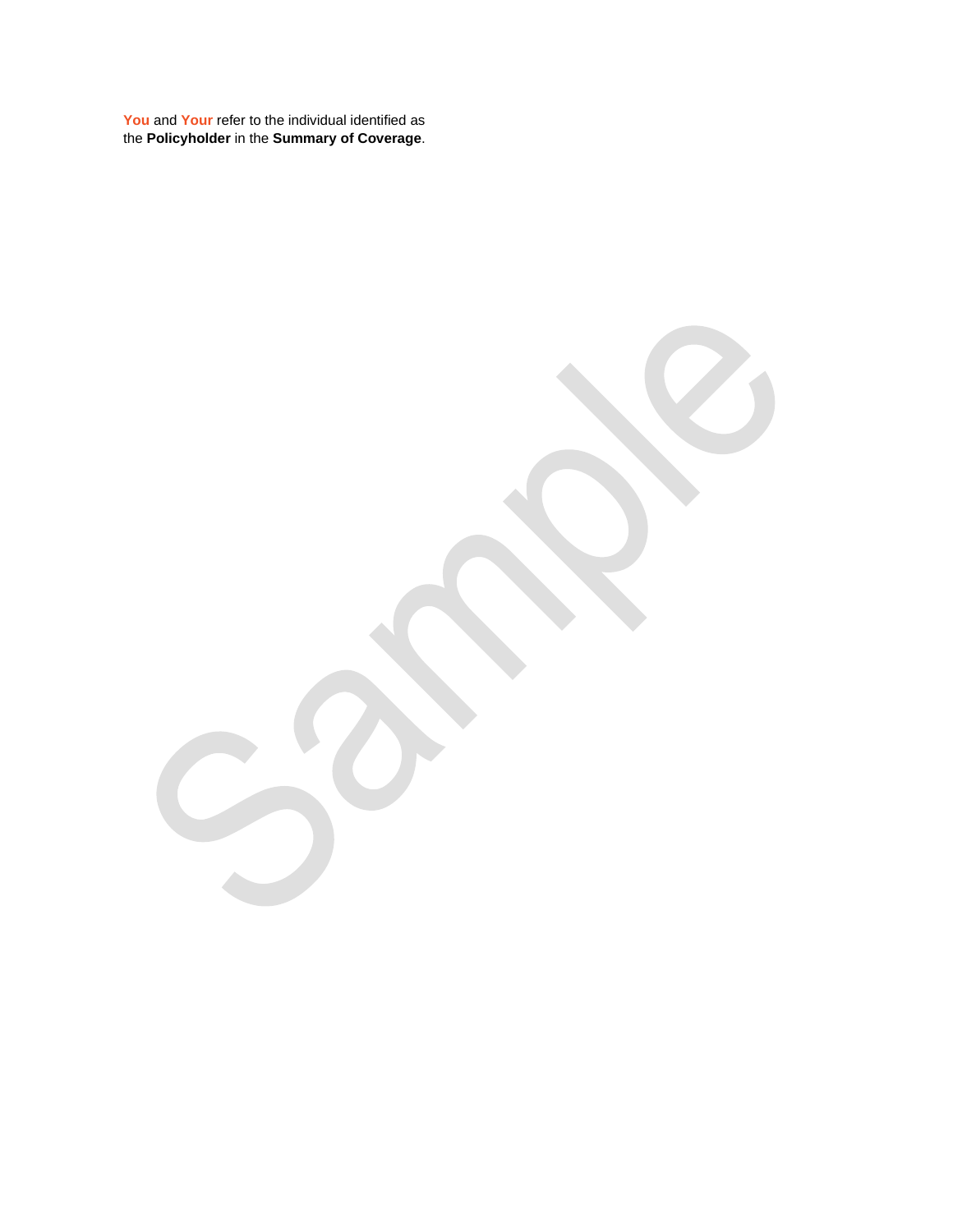

## <span id="page-8-0"></span>**Benefits Provisions**

## **Your Spouse and Children**

| When are Your Spouse<br>and Children eligible for<br>coverage under this<br>Policy? | Your Spouse and Children are eligible for coverage under this Policy on the<br>latest of:<br>the date You are eligible for coverage under this Policy; and<br>the date such Spouse or Child first satisfies the definition of Spouse or<br>2.<br>Child under this Policy. |
|-------------------------------------------------------------------------------------|---------------------------------------------------------------------------------------------------------------------------------------------------------------------------------------------------------------------------------------------------------------------------|
| Who can apply for<br>coverage under the<br>Policy?                                  | You must make Application to add coverage for Your Spouse or Children.<br>Your Summary of Coverage will indicate whether You have this coverage.                                                                                                                          |

### **Payment of Benefit Amount**

| When is the Benefit<br>Amount payable?                    | If an Insured Person is first Diagnosed with a Covered Condition while<br>insured under this <b>Policy, We</b> will pay the <b>Benefit Amount</b> for that <b>Covered</b><br><b>Condition, subject to the terms and conditions of this Policy.</b>                                                                                                                                                                                                                                                                                      |  |  |
|-----------------------------------------------------------|-----------------------------------------------------------------------------------------------------------------------------------------------------------------------------------------------------------------------------------------------------------------------------------------------------------------------------------------------------------------------------------------------------------------------------------------------------------------------------------------------------------------------------------------|--|--|
|                                                           | The <b>Benefit Amount</b> will become payable provided that the following conditions<br>are met:                                                                                                                                                                                                                                                                                                                                                                                                                                        |  |  |
|                                                           | We receive evidence, satisfactory to Us, including but not limited to medical<br>1.<br>evidence, documenting the Insured Person's Diagnosis;<br>the Diagnosis is made by a Physician, unless the Policy requires that the<br>2.<br><b>Diagnosis</b> be made by a <b>Specialist</b> . If the <b>Diagnosis</b> is made outside of<br>Canada, We reserve the right to require the Diagnosis be confirmed by a<br>Physician or Specialist licensed and practising in Canada; and<br>no <b>Policy</b> Exclusions or Limitations apply.<br>3. |  |  |
| <b>Charitable Donation</b>                                |                                                                                                                                                                                                                                                                                                                                                                                                                                                                                                                                         |  |  |
| <b>What is the Charitable</b><br><b>Donation benefit?</b> | When We determine that a Benefit Amount is payable in respect of an Insured<br><b>Person's first payable Claim under this Policy, the Claimant may designate a</b><br>Canadian registered charitable organization to receive the one-time Charitable                                                                                                                                                                                                                                                                                    |  |  |

Donation listed on the **Schedule of Benefits**. **We** will pay this Charitable Donation to such organization, provided that **We** may, in our discretion, pay the Charitable Donation to another Canadian registered charity with similar purposes.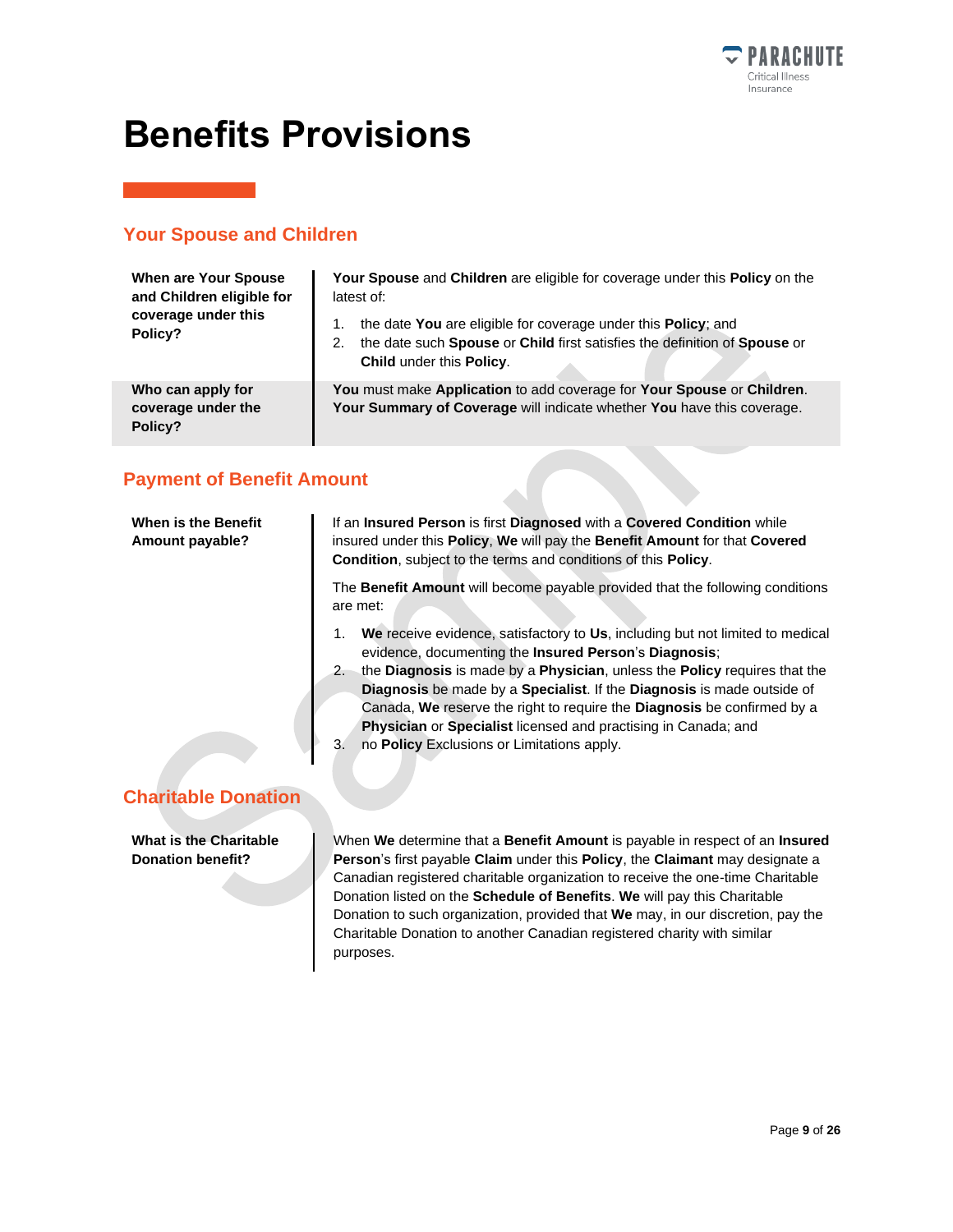## <span id="page-9-0"></span>**Premium Provisions**

#### **Payment of Premiums**

**What is the premium amount and when are premiums due?**

Your first premium is due on or before **Your Effective Date of Coverage**. Thereafter, premiums are due on the same day of each month while the **Policy** is in force. The amount of **Your** premium for the first 12 months, following **Your Effective Date of Coverage**, including premiums payable for **Your Spouse** and **Children**, is set out in **Your Summary of Coverage**.

If You cancel the **Policy**, Your premium refund will be calculated on a pro-rata basis from the effective date of the cancellation until the next premium due date. Premium adjustments for any other changes to the **Policy** will be calculated on a pro-rata basis from the effective date of the change until the next **Policy Anniversary**.

### **Premium Rates**

**Can the Insurer change the premium amount?**

**Your** premiums are guaranteed for the first 12 months following **Your Effective Date of Coverage** if **You** do not make any changes to **Your** coverage or **Your Spouse's** or **Children's** coverage. Afterwards, We may change the amount of the premiums on any **Policy Anniversary**. We will notify You at least 60 days in advance of any increase.

### **Grace Period**

**What happens if a premium payment is late?**

Other than for payment of the initial premium, which must be paid or **Your** coverage and that of **Your Spouse** and **Children** will not come into effect, **We** will grant a **Grace Period** of 60 days from the premium due date for the payment of overdue premium. **Your** coverage and that of **Your Spouse** and **Children** will remain in force during the **Grace Period** but will automatically terminate at the end of the **Grace Period** upon at least 15 days advance written notice if **You** do not pay the required premium during the **Grace Period**.

### **Reinstatement of Your Policy**

**Can a terminated Policy be reinstated?**

If **Your Policy** terminates due to non-payment of premium it may not be reinstated.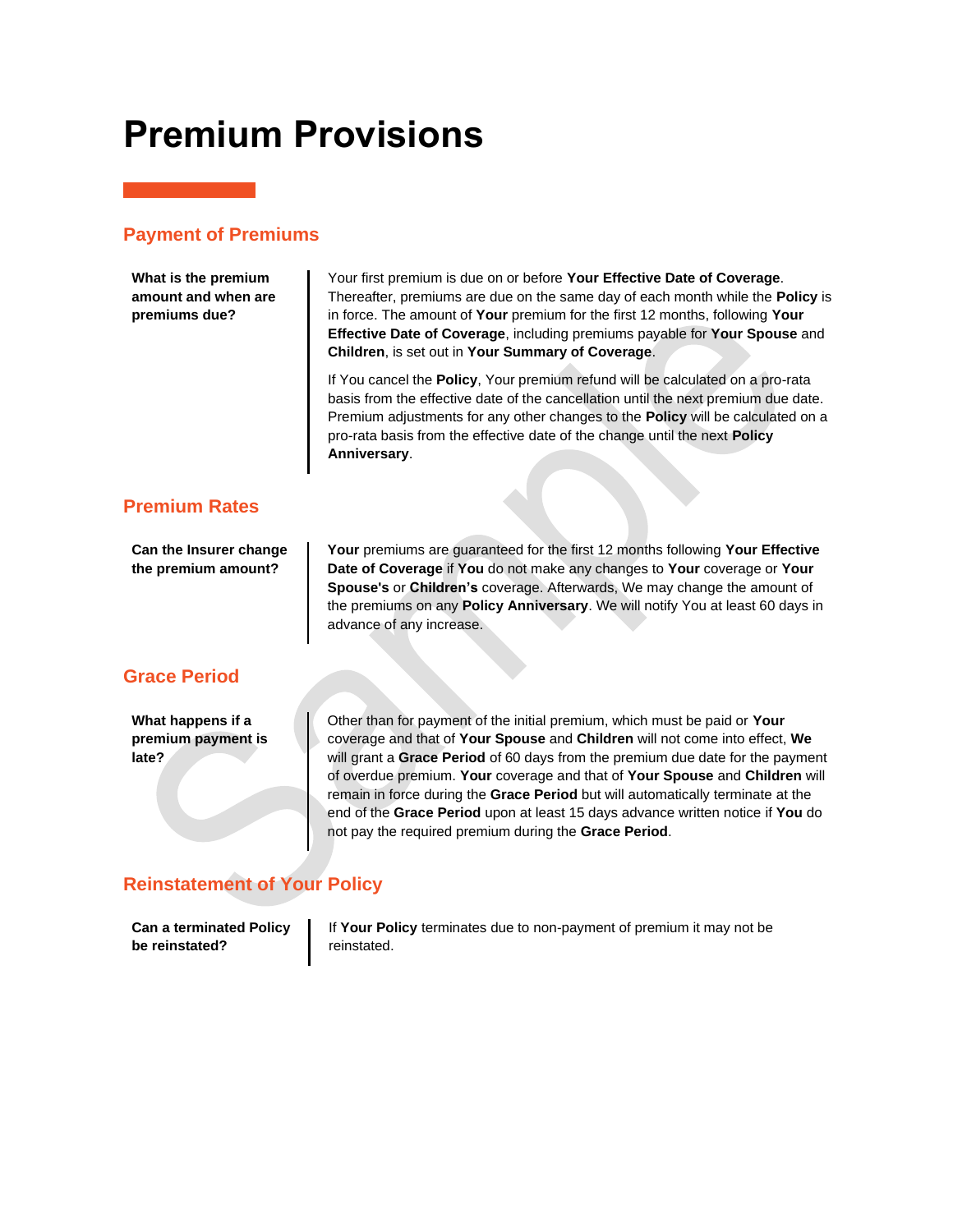

# <span id="page-10-0"></span>**Effective Date and Termination of Coverage**

#### **Effective Date of Coverage for an Insured Person**

#### **When is coverage effective?**

**Your** coverage will be effective on the **Effective Date of Coverage** set out in the **Summary of Coverage**.

Coverage for **Your Spouse** and **Children** will be effective on the latest of the following dates:

- 1. the **Effective Date** of Coverage set out in the **Summary of Coverage**; or
- 2. the date **You** apply, and are approved, for coverage for **Your Spouse** or **Children**.

### **Transfer of Coverage from a Prior Policy**

**What happens if coverage under this Policy is replacing coverage under a Prior Policy?**

If this **Policy** is replacing **Your** coverage under a **Prior Policy**,

- 1. The **Insured Person** will be insured under this **Policy** in an amount equivalent to the **Face Amount** of the **Prior Policy** on the **Effective Date of Coverage**, for all **Covered Conditions** identified by the **Insurer** as being common between the **Prior Policy** and this **Policy**, subject to the maximum **Face Amount** available.
- 2. The **Pre-Existing Condition Exclusion Period** will be reduced by the time the **Insured Person** was covered under such **Prior Policy**, but only with respect to any **Grandfathered Coverage**. All new **Covered Conditions We** identify and all increases in **Face Amount** that are not **Grandfathered Coverage** will be deemed to be issued on the **Effective Date of Coverage**.

## **Life Event**

**Can You request a change to the Face Amount?**

**You** may request an increase in any or all of **Your Face Amount**, **Your Spouse**'s **Face Amount** or **Your Children's Face Amount**, within 60 days of the occurrence of a **Life Event**, provided that **You** or **Your Spouse** as applicable declare the **Health Statement** to be true on the date **You** request the increase.

If the new **Face Amount** is less than or equal to the **Limited-Evidence Maximum**, **Evidence of Insurability** is not required. The increase will be effective on the latest of the following dates:

- 1. the date **You** apply for the increase; or
- 2. the date of **Your Life Event**.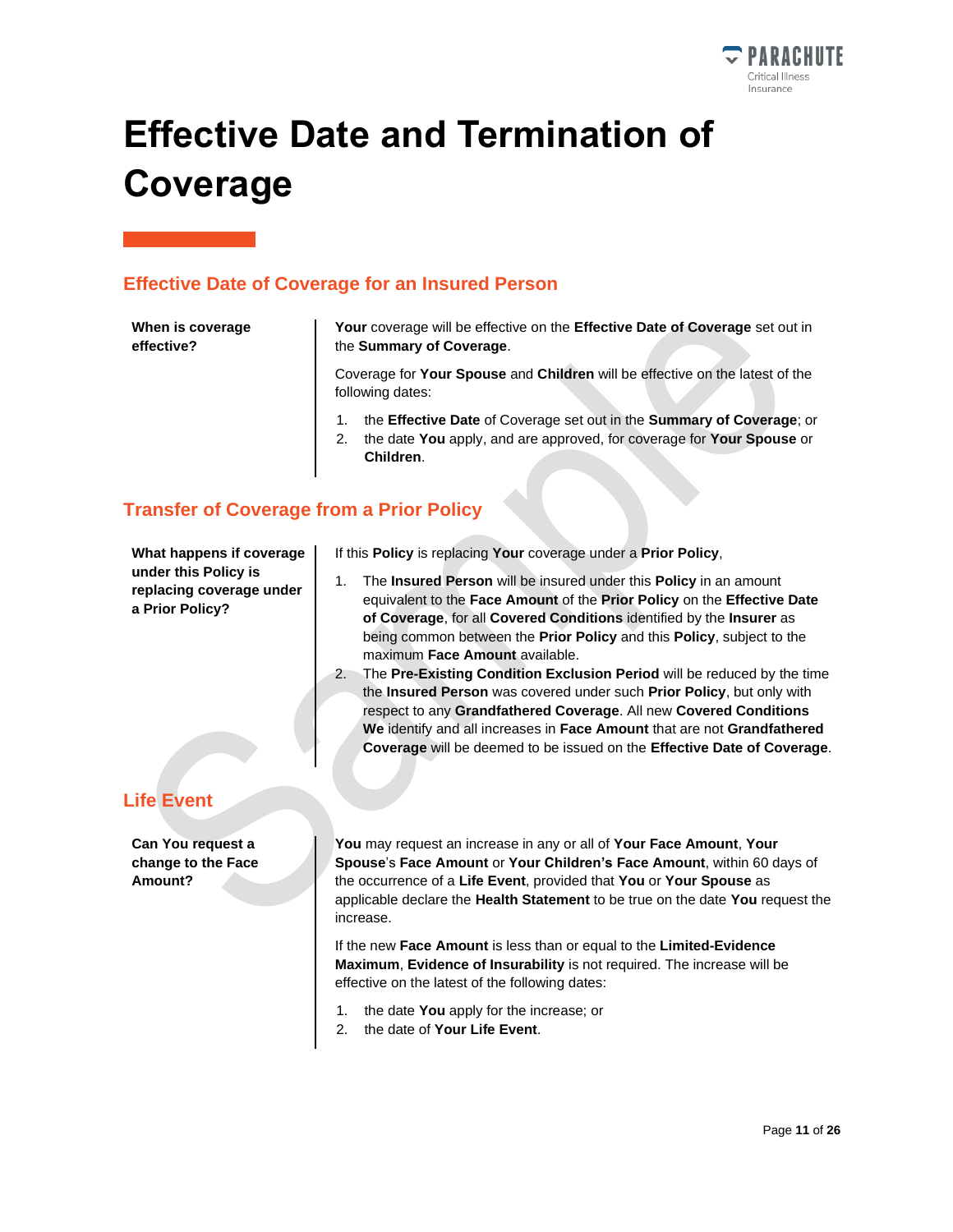If the new **Face Amount** is greater than the **Limited-Evidence Maximum**, **Evidence of Insurability** will be required. The increase will be effective on the latest of the following dates:

- 1. the date **You** apply for the increase;
- 2. the date of **Your Life Event**; or
- 3. the date **We** approve the **Evidence of Insurability**.

If **You** do not apply within 60 days of the occurrence of a **Life Event**, **Your** coverage remains unchanged. To increase coverage after the 60-day period has passed, **Evidence of Insurability** will be required.

#### **Renewal of the Policy**

| Will the Policy be<br>renewed?     | This Policy renews on each Policy Anniversary, provided that You are under<br>70 years of age, and You are a Resident of Canada on the Policy<br>Anniversary. |
|------------------------------------|---------------------------------------------------------------------------------------------------------------------------------------------------------------|
|                                    | In addition, You must confirm Your intention to renew Your coverage by paying<br>to Us the premium due on the Policy Anniversary.                             |
| When does the Policy<br>terminate? | <b>Your Policy</b> expires on the date You turn 70 and it terminates as specified in<br>the termination provisions.                                           |
|                                    | You may terminate this Policy by providing written Notice to Us. Coverage will<br>be terminated as of the date We receive such Notice.                        |

## **Termination of the Policy**

| When does the Policy<br>terminate? | You may terminate this Policy by providing written Notice to Us. Coverage will<br>be terminated as of the date We receive such Notice or such later date as You<br>have requested.                                                                              |
|------------------------------------|-----------------------------------------------------------------------------------------------------------------------------------------------------------------------------------------------------------------------------------------------------------------|
|                                    | Your Policy will terminate on the earliest of the following dates:                                                                                                                                                                                              |
|                                    | upon the expiry of the <b>Grace Period</b> , if as of such expiry, the required<br>premium has not been paid;<br>any Policy Anniversary upon which You are no longer a Resident of<br>2.<br><b>Canada</b> ; or<br>the date You reach the age of 70 years.<br>3. |

### **Termination of Your Coverage**

| When does the<br>Policyholder's coverage<br>terminate? | You will cease to be insured on the earliest of the following dates:                                                                                  |  |  |
|--------------------------------------------------------|-------------------------------------------------------------------------------------------------------------------------------------------------------|--|--|
|                                                        | 1. the date this <b>Policy</b> terminates:<br>2. the date the maximum amount payable under this <b>Policy</b> is paid out; or<br>3. the date You die. |  |  |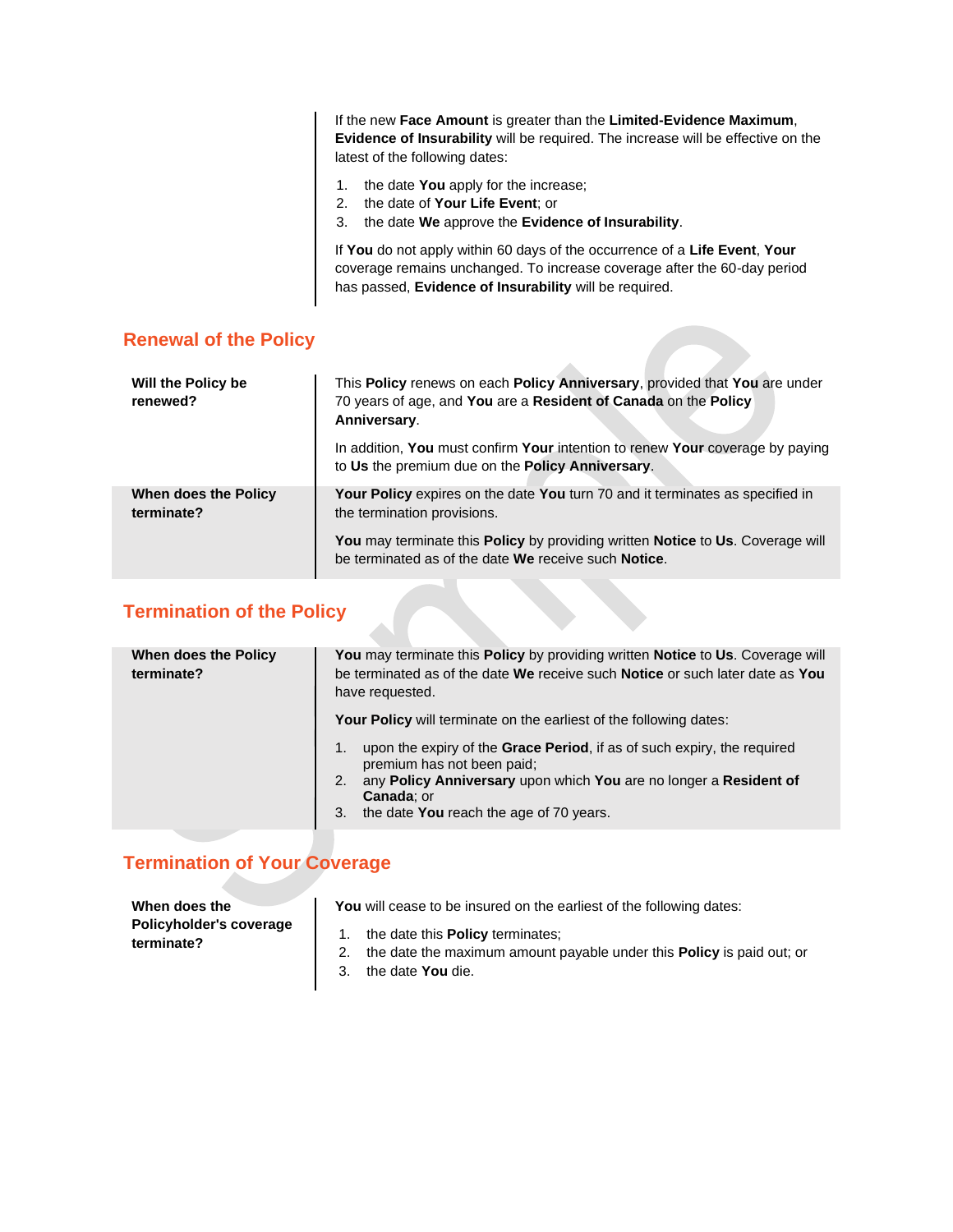

### **Termination of a Spouse's Coverage**

**When does the Spouse's coverage terminate?**

**Your Spouse** will cease to be insured on the earliest of the following dates:

- 1. the date this **Policy** terminates;
- 2. the date **We** receive Your request to terminate **Your Spouse**'s coverage in writing or such later date as **You** have requested;
- 3. the **Policy Anniversary** if **Your Spouse** is no longer a **Resident of Canada**;
- 4. the date **Your Spouse** reaches the age of 70 years;
- 5. the date the maximum amount payable for **Your Spouse** under this **Policy** has been paid out; or

 $\mathcal{C}$ 

6. the date **Your Spouse** dies.

#### **Termination of a Child's Coverage**

| When does the Child's<br>coverage terminate? | Your Child will cease to be insured on the earliest of the following dates:                                                                                                                                                                                                                                             |  |  |
|----------------------------------------------|-------------------------------------------------------------------------------------------------------------------------------------------------------------------------------------------------------------------------------------------------------------------------------------------------------------------------|--|--|
|                                              | the date this <b>Policy</b> terminates;<br>1.                                                                                                                                                                                                                                                                           |  |  |
|                                              | the date We receive Your request to terminate Your Child's coverage in<br>2.<br>writing or such later date as You have requested;                                                                                                                                                                                       |  |  |
|                                              | the Policy Anniversary if Your Child is no longer a Resident of Canada;<br>3.                                                                                                                                                                                                                                           |  |  |
|                                              | the date the Child becomes employed on a full-time basis;<br>4.                                                                                                                                                                                                                                                         |  |  |
|                                              | the date the Child turns 21, or 26 if in attendance at an accredited school<br>5.<br>as a full-time student;                                                                                                                                                                                                            |  |  |
|                                              | the date the Child gets married or enters into a civil union as defined by<br>6.<br>the Civil Code of Quebec or a registered domestic partnership in Nova<br>Scotia, or has been living with another person in a role like that of a<br>marriage partner continuously for the immediately preceding 12-month<br>period: |  |  |
|                                              | the date the Child becomes eligible for voluntary critical illness insurance<br>7.<br>as an employee under any group benefit plan;                                                                                                                                                                                      |  |  |
|                                              | the date the Child is paid a Benefit Amount under this Policy; or<br>8.                                                                                                                                                                                                                                                 |  |  |
|                                              | the date the Child dies.<br>9.                                                                                                                                                                                                                                                                                          |  |  |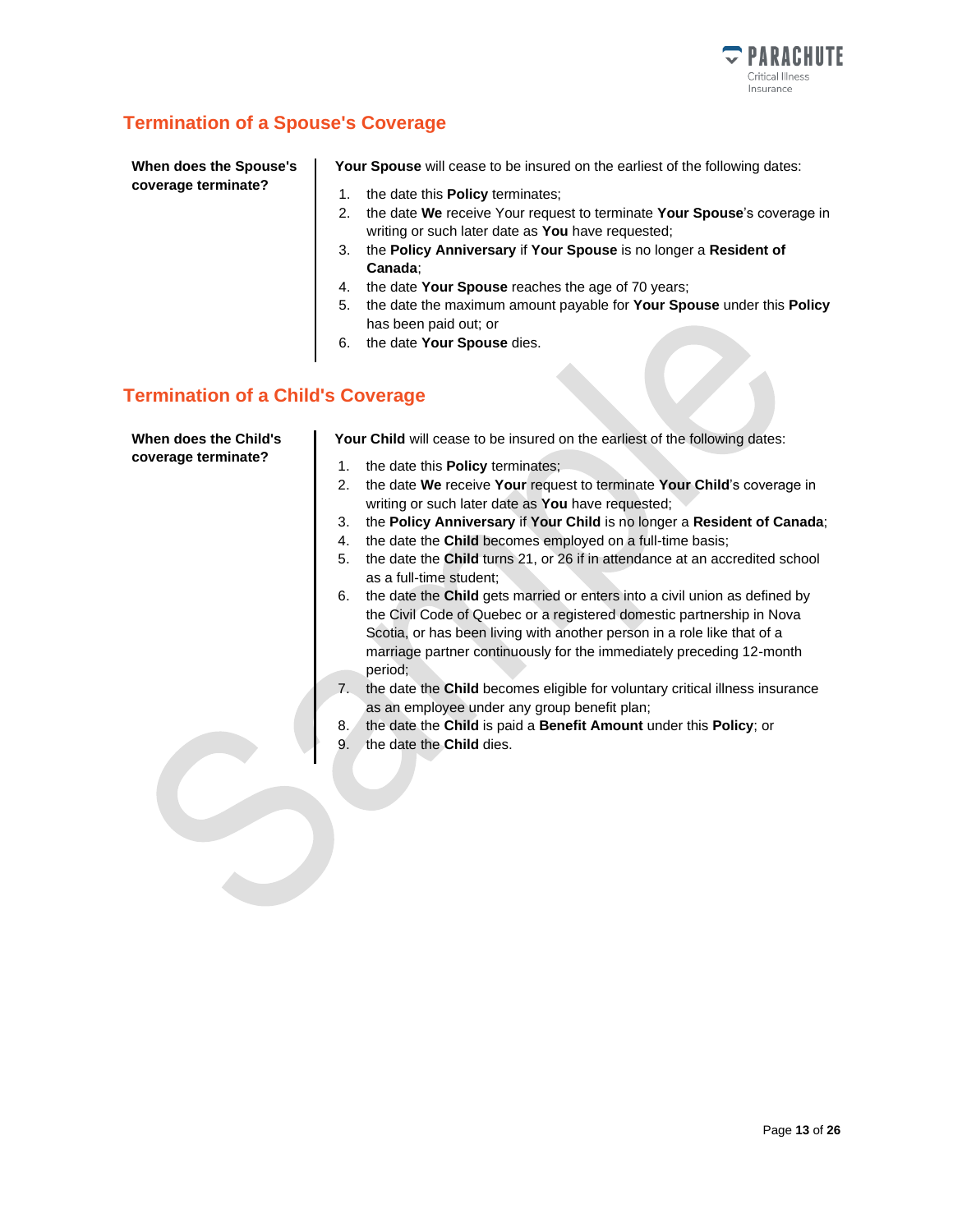## <span id="page-13-0"></span>**Claim Provisions**

## **Notice of Claim**

| What is required to file a<br>Claim?                            | Written Notice of Claim must be given to Us within 30 days of the Date of<br>Diagnosis. If such Notice of Claim is not provided within that time, the Claim<br>will not be invalidated if Notice of Claim is given as soon as reasonably possible.                                                                                                                                                                                                                                                                                                                       |
|-----------------------------------------------------------------|--------------------------------------------------------------------------------------------------------------------------------------------------------------------------------------------------------------------------------------------------------------------------------------------------------------------------------------------------------------------------------------------------------------------------------------------------------------------------------------------------------------------------------------------------------------------------|
| <b>Proof of Claim</b>                                           |                                                                                                                                                                                                                                                                                                                                                                                                                                                                                                                                                                          |
| <b>What Proof of Claim is</b><br>required?                      | The Claimant must submit a Claim for benefits under this Policy using our<br>approved Claim forms. We will not pay any Claim until receipt of satisfactory<br>proof in writing that such benefits are payable under the terms of this Policy.<br>Written Proof of Claim must be within 90 days of the Date of Diagnosis. Failure<br>to provide such Proof of Claim within this time will not invalidate the Claim if the<br><b>Proof of Claim</b> is given as soon as reasonably possible, provided the information<br>is provided within one year of Date of Diagnosis. |
|                                                                 | The Claimant will be responsible for expenses incurred for providing Claim<br>information.                                                                                                                                                                                                                                                                                                                                                                                                                                                                               |
| <b>Will the Insured Person</b><br>need to be examined?          | We may determine a physical examination of the Insured Person by one or more<br>Physicians is necessary to assist in adjudicating the Claim. We will be<br>responsible for any costs associated with such physical examinations. If the<br>Insured Person refuses to be examined, We may not be able to make a<br>favourable decision in respect of the Claim.                                                                                                                                                                                                           |
| <b>Beneficiary</b>                                              |                                                                                                                                                                                                                                                                                                                                                                                                                                                                                                                                                                          |
| Who receives the<br><b>Benefit Amount under</b><br>this Policy? | Benefits are paid to the Insured Person, provided that benefits with respect to a<br>Child are payable to You. If the Insured Person is no longer living at the time<br>payment is made, these benefits are payable to his or her estate.<br>We do not accept beneficiary designations for any benefits under this Policy,<br>other than in Quebec. In such cases, the benefit will be paid to the Beneficiary.                                                                                                                                                          |
| <b>Methods of Payment</b>                                       |                                                                                                                                                                                                                                                                                                                                                                                                                                                                                                                                                                          |

**How is the Benefit Amount Paid?**

The **Benefit Amount** is payable as a lump sum.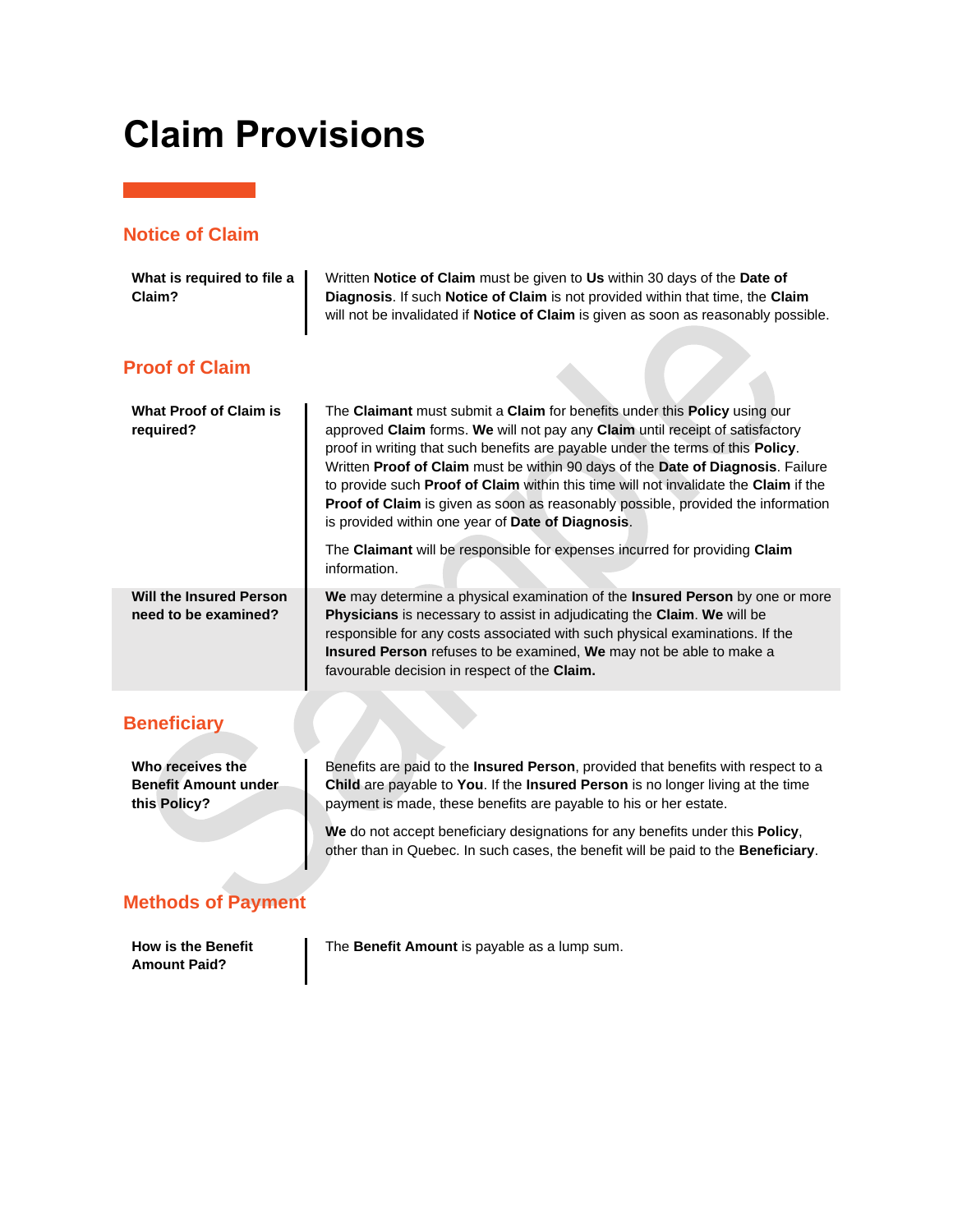

#### **Review Procedure**

**Can a Claimant request that a denial of a Claim be reviewed?**

If all or any part of a **Claim** is denied, the **Claimant** may request a review of the denial within 6 months after receiving a **Notice** of denial by writing to **Us**. The **Claimant** may submit written comments, documents, records or other information relating to the **Claim**, and may request free of charge a copy of the **Application** and any document provided to **Us** regarding the **Insured Person**'s **Evidence of Insurability** and this **Policy**.

**We** will review the **Claim** and the **Claimant**'s written submissions, and will notify the **Claimant** of our decision within a reasonable time upon receipt of all required information.

#### **Legal Proceedings**

**When can legal actions be brought against the Insurer?**

No legal action may be brought against **Us** within 60 days after **Proof of Claim** has been submitted, or after the time limit for bringing such an action set out in applicable legislation has expired.

Every action or proceeding against an insurer for the recovery of insurance money payable under the **Contract** is absolutely barred unless commenced within the time set out in The Insurance Act (Alberta, Manitoba and British Columbia), the Limitations Act, 2002 (Ontario), or other applicable provincial legislation.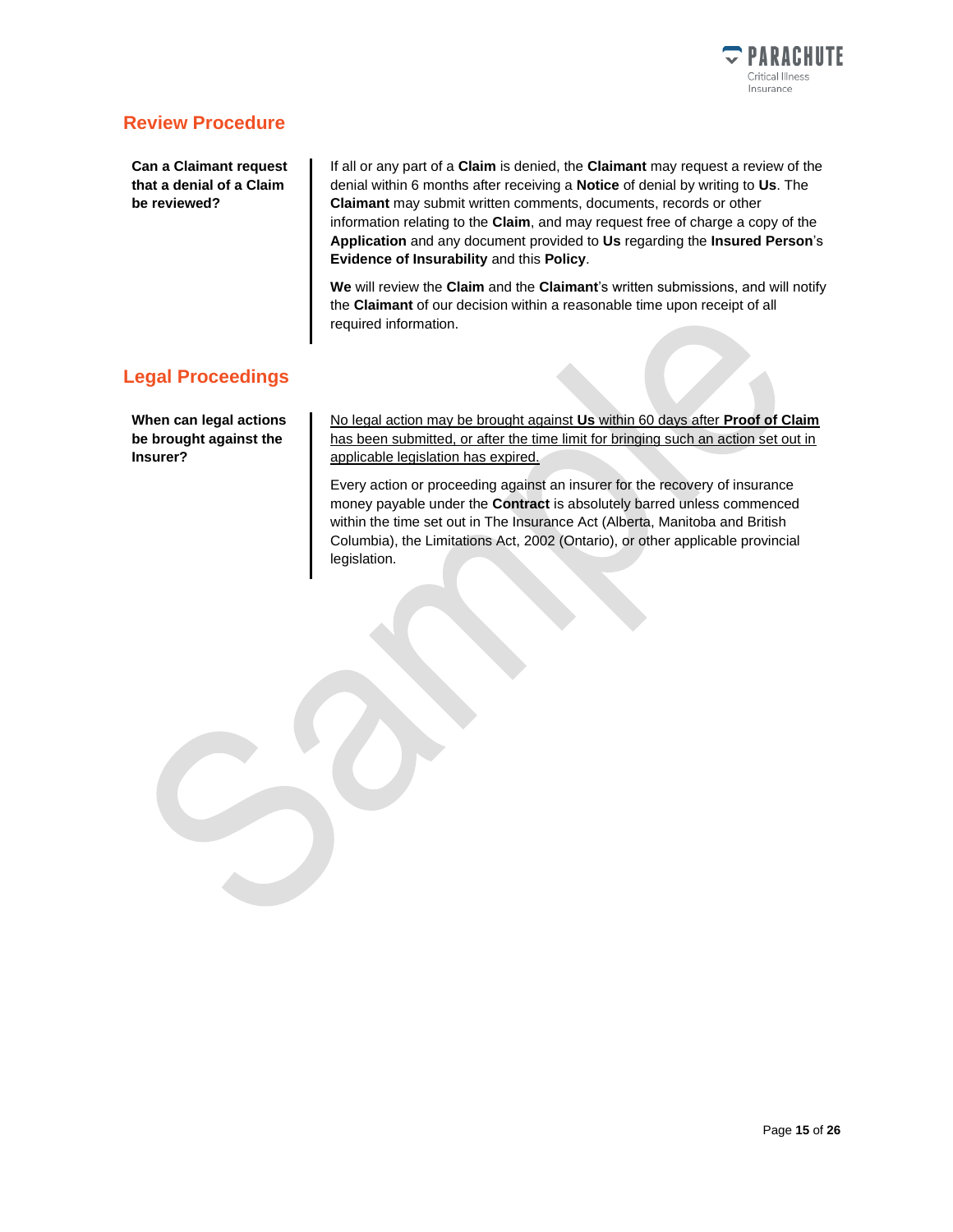# <span id="page-15-0"></span>**Covered Conditions, Limitations and Exclusions**

| <b>Covered Condition</b> |
|--------------------------|
|--------------------------|

| <b>What are the Covered</b><br><b>Conditions under the</b><br>Policy? | An Insured Person is only covered for those Covered Conditions set out as<br>applicable to them on the Schedule of Benefits.<br>Aortic Surgery is defined as the undergoing of Surgery for disease of the aorta<br>requiring excision and surgical replacement of any part of the diseased aorta<br>with a graft. Aorta means the thoracic and abdominal aorta but not its branches.<br>The Surgery must be determined to be Medically Necessary by a Specialist.                                                                                                                |
|-----------------------------------------------------------------------|----------------------------------------------------------------------------------------------------------------------------------------------------------------------------------------------------------------------------------------------------------------------------------------------------------------------------------------------------------------------------------------------------------------------------------------------------------------------------------------------------------------------------------------------------------------------------------|
| Exclusion:                                                            | No benefit will be payable under this Covered Condition for angioplasty, intra-<br>arterial procedures, percutaneous trans-catheter procedures or non-surgical<br>procedures.                                                                                                                                                                                                                                                                                                                                                                                                    |
|                                                                       | Autism is defined as an organic defect in brain development characterized by<br>failure to develop communicative language or other forms of social<br>communication, with the Diagnosis confirmed by a Specialist before the third<br>birthday of the Child.                                                                                                                                                                                                                                                                                                                     |
|                                                                       | Benign Brain Tumour is defined as a definite Diagnosis of a non-malignant<br>tumour located in the cranial vault and limited to the brain, meninges, cranial<br>nerves or pituitary gland. The tumour must require surgical or radiation treatment<br>or cause Irreversible objective neurological deficit(s). The Diagnosis of Benign<br>Brain Tumour must be made by a Specialist.                                                                                                                                                                                             |
|                                                                       | Medical information about the Diagnosis and any signs, symptoms or<br>investigations leading to the Diagnosis must be reported to the Insurer within 6<br>months of the date of the Diagnosis. If this information is not provided within this<br>period, the Insurer has the right to deny any Claim for Benign Brain Tumour or<br>any critical illness caused by any Benign Brain Tumour or its treatment.                                                                                                                                                                     |
| Exclusion:                                                            | No benefit will be payable under this Covered Condition if, within the first 90<br>days following the later of:<br>the Effective Date of Coverage, or<br>1.<br>the date of the last reinstatement of the Insured Person's coverage, the<br>2.<br>Insured Person has any of the following:<br>signs, symptoms, evidence or investigations that lead to a Diagnosis of<br>a.<br>benign brain tumour (covered or excluded under the Policy), regardless<br>of when the Diagnosis is made; or<br>a Diagnosis of benign brain tumour (covered or excluded under the<br>b.<br>Policy). |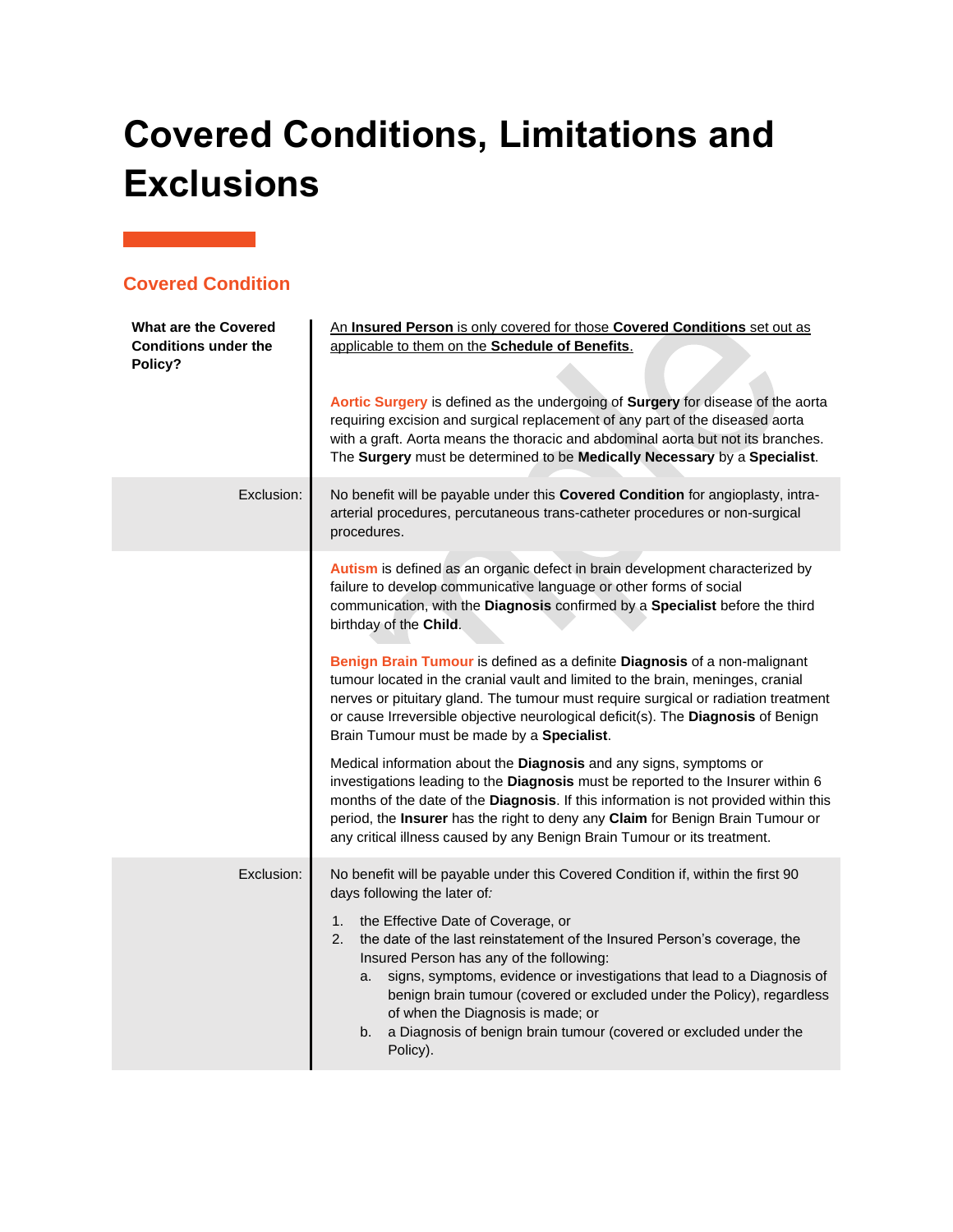

| Exclusion: | No benefit will be payable under this Covered Condition for pituitary adenomas<br>less than 10 mm.                                                                                                                                                                                                                                                                                                                                                                                                                                                                                                                                                                                                                                                                                                                                                                                                                                                                                                                                                                                                                                                                                                                                                                                                                                                                                                                                           |
|------------|----------------------------------------------------------------------------------------------------------------------------------------------------------------------------------------------------------------------------------------------------------------------------------------------------------------------------------------------------------------------------------------------------------------------------------------------------------------------------------------------------------------------------------------------------------------------------------------------------------------------------------------------------------------------------------------------------------------------------------------------------------------------------------------------------------------------------------------------------------------------------------------------------------------------------------------------------------------------------------------------------------------------------------------------------------------------------------------------------------------------------------------------------------------------------------------------------------------------------------------------------------------------------------------------------------------------------------------------------------------------------------------------------------------------------------------------|
|            | Cancer (Life-Threatening) is defined as a definite Diagnosis of a tumour,<br>which must be characterized by the uncontrolled growth and spread of malignant<br>cells and the invasion of tissue. Types of cancer include carcinoma, melanoma,<br>leukemia, lymphoma, and sarcoma. The Diagnosis of Cancer must be made by<br>a Specialist.                                                                                                                                                                                                                                                                                                                                                                                                                                                                                                                                                                                                                                                                                                                                                                                                                                                                                                                                                                                                                                                                                                   |
| Exclusion: | No benefit will be payable under this Covered Condition if, within the first 90<br>days following the later of (i) the Effective Date of Coverage or (ii) the date of<br>the last reinstatement of the Insured Person's coverage, the Insured Person<br>has any of the following:<br>signs, symptoms or investigations that lead to a Diagnosis of cancer<br>1.<br>(covered or excluded under the Policy), regardless of when the Diagnosis<br>is made; or<br>a Diagnosis of cancer (covered or excluded under the Policy).<br>2.<br>Medical information about the Diagnosis and any signs, symptoms or<br>investigations leading to the Diagnosis must be reported to the Insurer within 6<br>months of the date of the Diagnosis. If this information is not provided within this<br>period, the Insurer has the right to deny any Claim for Cancer or any critical<br>illness caused by any Cancer or its treatment.                                                                                                                                                                                                                                                                                                                                                                                                                                                                                                                      |
| Exclusion: | No benefit will be payable for the following:<br>lesions described as benign, pre-malignant, uncertain, borderline, non-<br>1.<br>invasive, carcinoma in-situ (Tis), or tumours classified as Ta;<br>malignant melanoma skin cancer that is less than or equal to 1.0 mm in<br>2.<br>thickness, unless it is ulcerated or is accompanied by lymph node or distant<br>metastasis;<br>any non-melanoma skin cancer, without lymph node or distant metastasis;<br>3.<br>prostate cancer classified as T1a or T1b, without lymph node or distant<br>4.<br>metastasis;<br>papillary thyroid cancer or follicular thyroid cancer, or both, that is less than<br>5.<br>or equal to 2.0 cm in greatest diameter and classified as T1, without lymph<br>node or distant metastasis;<br>chronic lymphocytic leukemia classified less than Rai stage 1; or<br>6.<br>malignant gastrointestinal stromal tumours (GIST) and malignant carcinoid<br>7.<br>tumours, classified less than AJCC Stage 2.<br>For purposes of the Policy, the terms Tis, Ta, T1a, T1b, T1 and AJCC Stage 2<br>are to be applied as defined in the American Joint Committee on Cancer (AJCC)<br>cancer staging manual, 7th Edition, 2010.<br>For purposes of the Policy, the term Rai staging is to be applied as set out in KR<br>Rai, A Sawitsky, EP Cronkite, AD Chanana, RN Levy and BS Pasternack:<br>Clinical staging of chronic lymphocytic leukemia. Blood 46:219, 1975. |
|            | Cerebral Palsy is defined as a definitive Diagnosis of Cerebral Palsy, a non-<br>progressive neurological defect characterized by spasticity and incoordination of<br>movements.                                                                                                                                                                                                                                                                                                                                                                                                                                                                                                                                                                                                                                                                                                                                                                                                                                                                                                                                                                                                                                                                                                                                                                                                                                                             |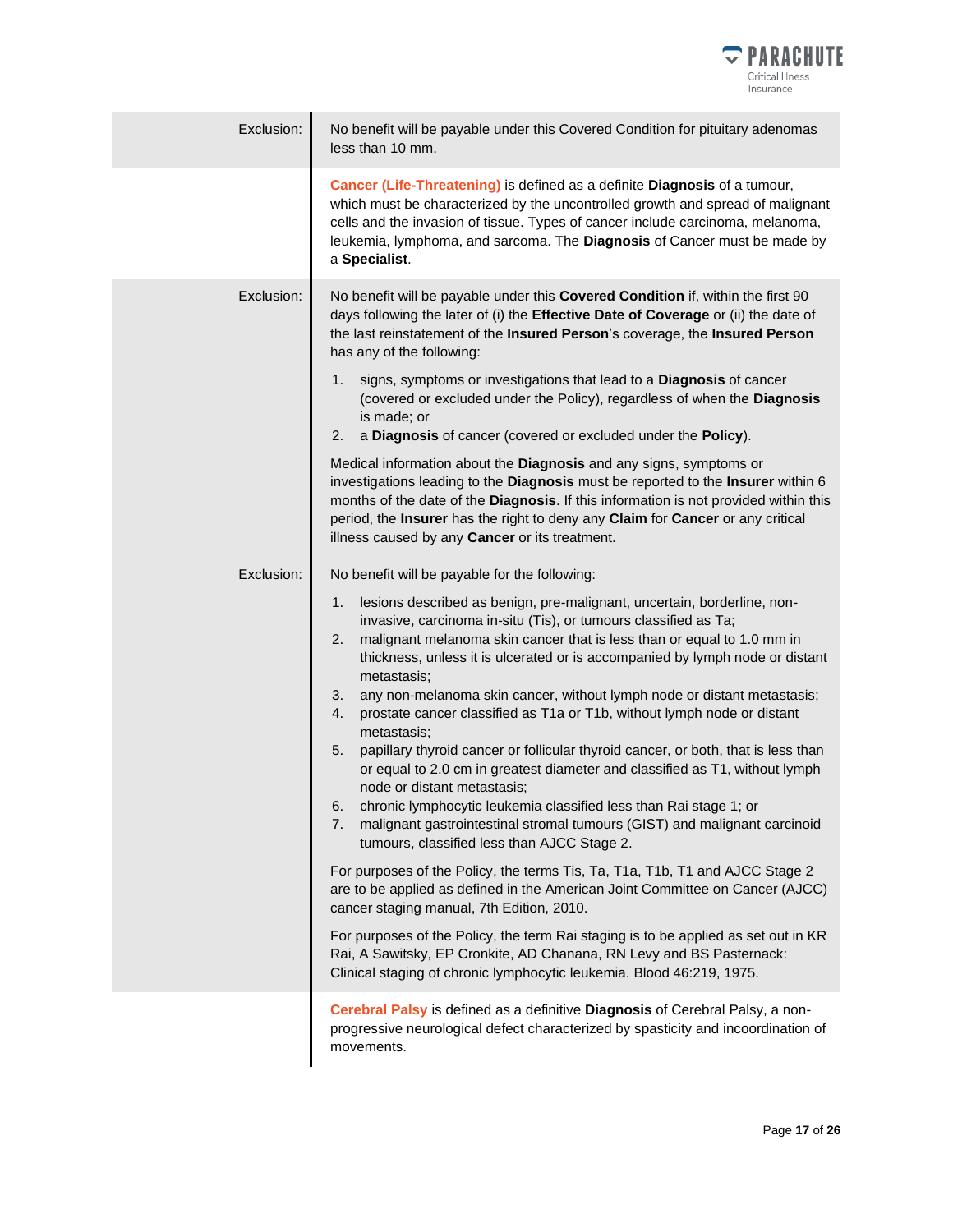|                                                       | Congenital Heart Disease is defined as any one or more Diagnosis(es) from<br>the following lists of heart conditions that are Covered Conditions:                                                                                                                                                                                                                                                                                                                                                                                                                                                                                                                                                                              |                                                                                                                                                                                                                                                                                                                                                                                                                                                                                                                                                                                                                                                                                                                                                                                    |
|-------------------------------------------------------|--------------------------------------------------------------------------------------------------------------------------------------------------------------------------------------------------------------------------------------------------------------------------------------------------------------------------------------------------------------------------------------------------------------------------------------------------------------------------------------------------------------------------------------------------------------------------------------------------------------------------------------------------------------------------------------------------------------------------------|------------------------------------------------------------------------------------------------------------------------------------------------------------------------------------------------------------------------------------------------------------------------------------------------------------------------------------------------------------------------------------------------------------------------------------------------------------------------------------------------------------------------------------------------------------------------------------------------------------------------------------------------------------------------------------------------------------------------------------------------------------------------------------|
|                                                       | List A                                                                                                                                                                                                                                                                                                                                                                                                                                                                                                                                                                                                                                                                                                                         | List B                                                                                                                                                                                                                                                                                                                                                                                                                                                                                                                                                                                                                                                                                                                                                                             |
|                                                       | Atresia of any heart valve<br>Coarctation of The Aorta<br>Double Inlet Ventricle<br>Double Outlet Left Ventricle<br>Ebstein's Anomaly<br>Eisenmenger Syndrome<br>Hypoplastic Left Heart Syndrome<br>Hypoplastic Right Ventricle<br>Single Ventricle<br><b>Tetralogy of Fallot</b><br><b>Total Anomalous Pulmonary</b><br><b>Venous Connection</b><br>Transposition of The Great Vessels<br><b>Truncus Arteriosus</b><br>п<br>The Covered Conditions described in<br>List A will be covered commencing from<br>the date of birth. The Diagnosis of any<br>of the Covered Conditions in List A<br>must be made by a Specialist who is a<br>qualified pediatric cardiologist, and<br>supported by appropriate cardiac<br>imaging. | <b>Aortic Stenosis</b><br>٠<br><b>Atrial Septal Defect</b><br>٠<br>Discrete Subvalvular Aortic<br>٠<br><b>Stenosis</b><br><b>Pulmonary Stenosis</b><br>٠<br>Ventricular Septal Defect<br>٠<br>The Covered Conditions described<br>in List B will be covered only when<br>open heart Surgery is performed<br>for correction of the Covered<br><b>Condition</b> following the date of<br>birth. The Diagnosis of any of the<br><b>Covered Conditions in this List B</b><br>must be made by a Specialist<br>who is a qualified pediatric<br>cardiologist, and supported by<br>appropriate cardiac imaging. The<br>Surgery must be recommended<br>by a Specialist who is a qualified<br>pediatric cardiologist and<br>performed by a Specialist who is<br>a cardiac surgeon in Canada. |
| <b>List B Exclusion:</b>                              | Trans-catheter procedures such as balloon valvuloplasty or percutaneous Atrial<br>Septal Defect closure are excluded.                                                                                                                                                                                                                                                                                                                                                                                                                                                                                                                                                                                                          |                                                                                                                                                                                                                                                                                                                                                                                                                                                                                                                                                                                                                                                                                                                                                                                    |
| <b>General Congenital Heart</b><br>Disease Exclusion: | All other congenital cardiac conditions not specifically described in List A or List<br>B are not <b>Covered Conditions</b> and are excluded.                                                                                                                                                                                                                                                                                                                                                                                                                                                                                                                                                                                  |                                                                                                                                                                                                                                                                                                                                                                                                                                                                                                                                                                                                                                                                                                                                                                                    |
|                                                       | Coronary Artery Bypass Surgery is defined as the undergoing of heart<br><b>Surgery</b> to correct narrowing or blockage of one or more coronary arteries with<br>bypass graft(s). The Surgery must be determined to be Medically Necessary<br>by a Specialist.                                                                                                                                                                                                                                                                                                                                                                                                                                                                 |                                                                                                                                                                                                                                                                                                                                                                                                                                                                                                                                                                                                                                                                                                                                                                                    |
| Exclusion:                                            | No benefit will be payable under this Covered Condition for angioplasty, intra-<br>arterial procedures, percutaneous trans-catheter procedures or non-surgical<br>procedures.                                                                                                                                                                                                                                                                                                                                                                                                                                                                                                                                                  |                                                                                                                                                                                                                                                                                                                                                                                                                                                                                                                                                                                                                                                                                                                                                                                    |
|                                                       | Cystic Fibrosis is defined as a definitive Diagnosis of Cystic Fibrosis with<br>evidence of chronic lung disease and pancreatic insufficiency.                                                                                                                                                                                                                                                                                                                                                                                                                                                                                                                                                                                 |                                                                                                                                                                                                                                                                                                                                                                                                                                                                                                                                                                                                                                                                                                                                                                                    |
|                                                       | Down Syndrome is defined as a definitive Diagnosis of Down Syndrome,<br>confirmed by a Physician Specialist with expertise in the specialty normally<br>designated to assess and manage Down Syndrome.                                                                                                                                                                                                                                                                                                                                                                                                                                                                                                                         |                                                                                                                                                                                                                                                                                                                                                                                                                                                                                                                                                                                                                                                                                                                                                                                    |
|                                                       | Heart Attack is defined as a definite Diagnosis of the death of heart muscle due<br>to obstruction of blood flow that results in a rise and fall of cardiac biochemical                                                                                                                                                                                                                                                                                                                                                                                                                                                                                                                                                        |                                                                                                                                                                                                                                                                                                                                                                                                                                                                                                                                                                                                                                                                                                                                                                                    |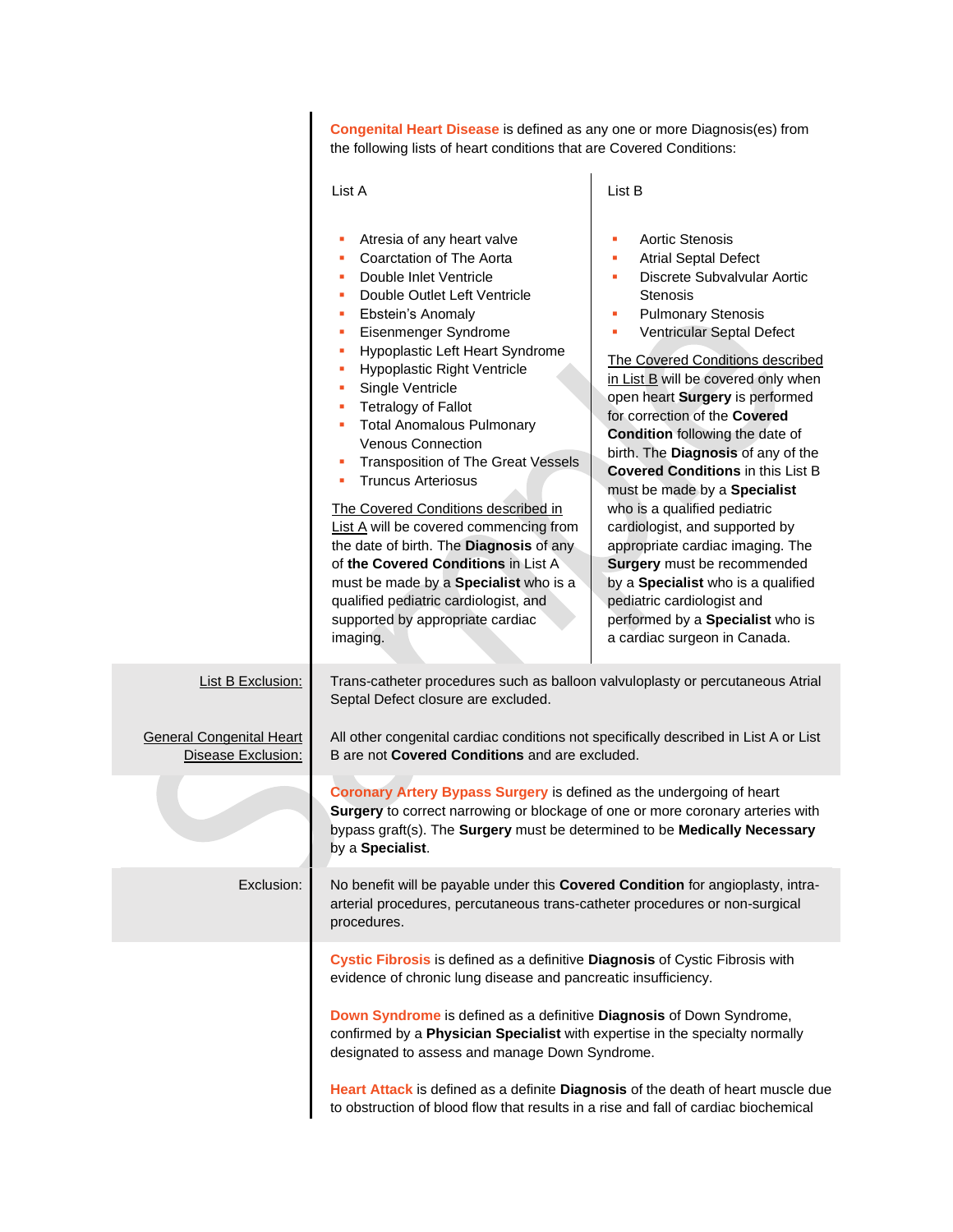

|            | markers to levels considered diagnostic of myocardial infarction, with at least<br>one of the following:                                                                                                                                                                                                                                             |
|------------|------------------------------------------------------------------------------------------------------------------------------------------------------------------------------------------------------------------------------------------------------------------------------------------------------------------------------------------------------|
|            | heart attack symptoms;<br>1.<br>2. new electrocardiogram (ECG) changes consistent with a heart attack; or<br>development of new Q waves during or immediately following an intra-<br>3.<br>arterial cardiac procedure including, but not limited to, coronary angiography<br>and coronary angioplasty.                                               |
|            | The Diagnosis of Heart Attack must be made by a Specialist.                                                                                                                                                                                                                                                                                          |
| Exclusion: | No benefit will be payable under this Covered Condition for:                                                                                                                                                                                                                                                                                         |
|            | elevated cardiac biochemical markers as a result of an intra-arterial cardiac<br>1.<br>procedure including, but not limited to, coronary angiography and coronary<br>angioplasty, in the absence of new Q waves; or<br>2. ECG changes suggesting a prior myocardial infarction, which do not meet<br>the Heart Attack definition as described above. |
|            | Heart Valve Replacement or Repair is defined as the undergoing of Surgery to<br>replace any heart valve with either a natural or mechanical valve or to repair<br>heart valve defects or abnormalities. The Surgery must be determined to be<br>Medically Necessary by a Specialist.                                                                 |
| Exclusion: | No benefit will be payable under this Covered Condition for angioplasty, intra-<br>arterial procedures, percutaneous trans-catheter procedures or non-surgical<br>procedures.                                                                                                                                                                        |
|            | Muscular Dystrophy is defined as a definitive Diagnosis of Muscular<br>Dystrophy, characterized by well-defined neurological abnormalities, confirmed<br>by electromyography and muscle biopsy.                                                                                                                                                      |
|            | Stroke (Cerebrovascular Accident) is defined as a definite Diagnosis of an<br>acute cerebrovascular event caused by intracranial thrombosis or haemorrhage,<br>or embolism from an extra-cranial source, with:                                                                                                                                       |
|            | acute onset of new neurological symptoms, and<br>1.<br>2.<br>new objective neurological deficits on clinical examination,<br>3.<br>persisting for more than 30 days following the Date of Diagnosis. These<br>new symptoms and deficits must be corroborated by diagnostic imaging<br>testing.                                                       |
|            | The Diagnosis of Stroke must be made by a Specialist.                                                                                                                                                                                                                                                                                                |
| Exclusion: | No benefit will be payable under this Covered Condition for:                                                                                                                                                                                                                                                                                         |
|            | transient Ischaemic Attacks;<br>1.<br>2.<br>intracerebral vascular events due to trauma; or<br>lacunar infarcts which do not meet the definition of Stroke as described<br>3.<br>above.                                                                                                                                                              |
|            | Type 1 Diabetes Mellitus (Juvenile Diabetes) is defined as the Diagnosis of<br>type 1 diabetes mellitus, characterized by absolute insulin deficiency and<br>continuous dependence on exogenous insulin for survival.                                                                                                                                |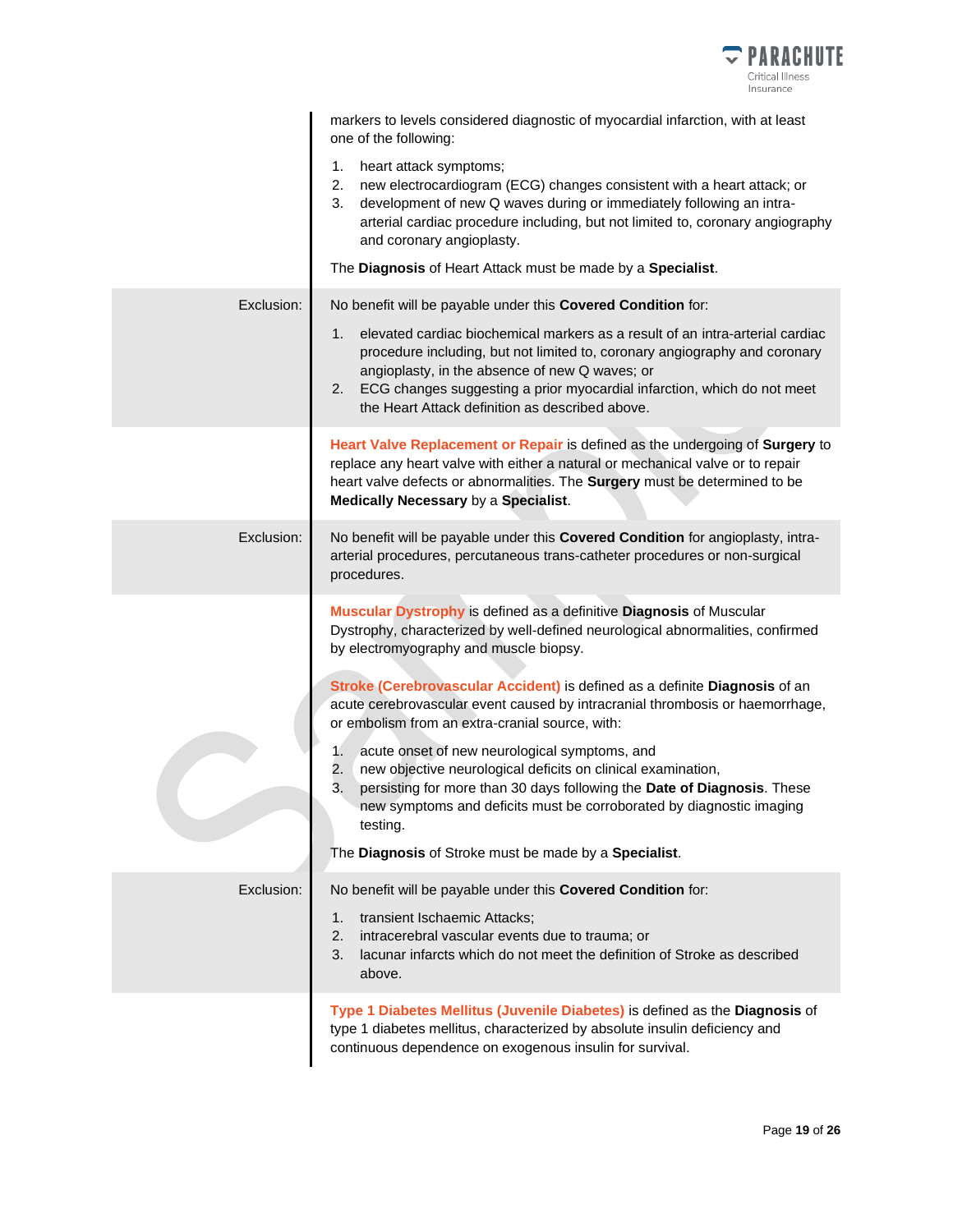The **Diagnosis** must be made by a **Specialist** who is a qualified pediatrician or endocrinologist licensed and practising in Canada, and there must be evidence of dependence on insulin for a minimum of 3 months.

 $\Delta$ 

## **Pre-Existing Condition Limitation**

| Will a Benefit Amount be   | No Benefit Amount will be payable for a Pre-Existing Condition, whether     |
|----------------------------|-----------------------------------------------------------------------------|
| payable for a Pre-Existing | Diagnosed or not, that existed during the Pre-Existing Condition Period and |
| Condition?                 | is Diagnosed during the Pre-Existing Condition Exclusion Period.            |
|                            |                                                                             |

### **General Exclusions for All Covered Conditions**

| What exclusions apply to<br>all coverage? | 1. | No benefit will be payable if the Pre-Existing Condition Limitation<br>applies.                                                                                                                                                                                                                                                                                                                     |
|-------------------------------------------|----|-----------------------------------------------------------------------------------------------------------------------------------------------------------------------------------------------------------------------------------------------------------------------------------------------------------------------------------------------------------------------------------------------------|
|                                           | 2. | No benefit will be payable for a Covered Condition Diagnosed while the<br>Insured Person is not covered under this Policy.                                                                                                                                                                                                                                                                          |
|                                           | 3. | No benefit will be payable if the Survival Period limitations are not                                                                                                                                                                                                                                                                                                                               |
|                                           |    | satisfied.                                                                                                                                                                                                                                                                                                                                                                                          |
|                                           | 4. | No benefit will be paid if You or Your Spouse have made a fraudulent<br>statement in your Application or Claim.                                                                                                                                                                                                                                                                                     |
|                                           | 5. | No benefit will be payable if the Insured Person's condition was either                                                                                                                                                                                                                                                                                                                             |
|                                           |    | directly or indirectly caused by, contributed to, resulted from or was in any                                                                                                                                                                                                                                                                                                                       |
|                                           |    | way associated with one or more of the following:                                                                                                                                                                                                                                                                                                                                                   |
|                                           |    | attempted suicide or self-inflicted Injury or Sickness, regardless of the<br>а.<br>state of mind;                                                                                                                                                                                                                                                                                                   |
|                                           |    | b. the consumption, absorption, inhalation or use of any gas, poison,<br>medication (other than medication taken in accordance with the                                                                                                                                                                                                                                                             |
|                                           |    | instructions of a licensed Physician), alcohol, drug or intoxicant;                                                                                                                                                                                                                                                                                                                                 |
|                                           |    | Injury sustained while committing, attempting or provoking a criminal<br>c.<br>offence                                                                                                                                                                                                                                                                                                              |
|                                           |    | Injury sustained while committing, or attempting an assault;<br>d.                                                                                                                                                                                                                                                                                                                                  |
|                                           |    | Injury sustained while operating a vehicle under the influence of<br>$\mathsf{e}$ .                                                                                                                                                                                                                                                                                                                 |
|                                           |    | alcohol, THC or any intoxicant with a concentration that is:                                                                                                                                                                                                                                                                                                                                        |
|                                           |    | in excess of the criminal limit applicable to the category of<br>i.                                                                                                                                                                                                                                                                                                                                 |
|                                           |    | your driver's license, in the jurisdiction where injury is                                                                                                                                                                                                                                                                                                                                          |
|                                           |    | sustained;                                                                                                                                                                                                                                                                                                                                                                                          |
|                                           |    | ii.<br>in excess 80 mg of alcohol in 100 ml of blood;<br>iii.                                                                                                                                                                                                                                                                                                                                       |
|                                           |    | in excess of 5 ng of THC in 100 ml of blood; or<br>in excess of both 2.5 ng of THC in 100 ml of blood and 50<br>iv.                                                                                                                                                                                                                                                                                 |
|                                           |    | mg of alcohol in 100 ml of blood;                                                                                                                                                                                                                                                                                                                                                                   |
|                                           |    | f.<br>while in service, whether or not as a combatant, with armed forces<br>engaged in surveillance, training, peacekeeping, insurrection, war<br>(whether or not declared) or any related act, or participation in a<br>popular uprising, insurrection, riot, civil commotion, hostilities of any<br>kind, war (whether declared or not), or active service in the armed<br>forces of any country; |
|                                           |    | any Accident, Injury or Sickness caused by hazardous activities or<br>g.<br>sports such as, but not limited to: professional sports, racing, B.A.S.E.<br>jumping, bungee jumping, parachuting, ultra-light flying, hang gliding,<br>scuba diving, rock or mountain climbing, back country or heli-skiing,<br>motocross or extreme sports;                                                           |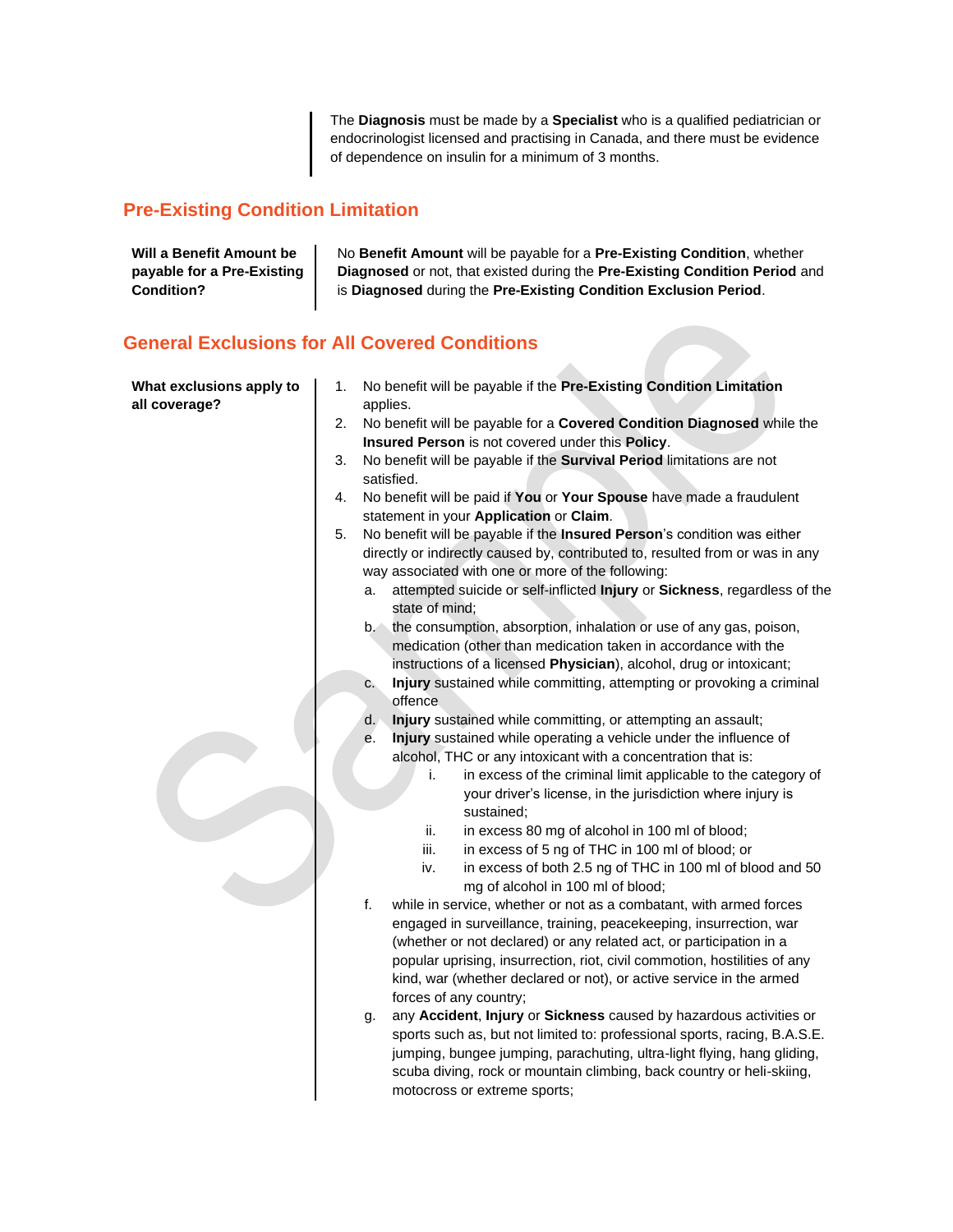

- h. medical care which is not **Medically Necessary** or which is cosmetic in nature (the donation of an organ or tissue will be considered as **Medically Necessary** care); or
- i. any specific exclusions relating to any given **Covered Condition** as set out within the definition for that **Covered Condition** in this article.
- 6. No benefit will be payable if the **Insured Person** fails to seek treatment in order to avoid the **Pre-Existing Condition Period** limitations or other conditions and restrictions of this **Policy**.
- 7. No benefit will be payable if, within 90 days following the later of the **Effective Date of Coverage** or date of last reinstatement of coverage:
	- a. a **Diagnosis** of Cancer **(Life-Threatening)** or **Cancer (Non-Life-Threatening)** is made or the **Insured Person** has any signs, symptoms or investigations that lead to a **Diagnosis** of cancer (lifethreatening) or cancer (non-life-threatening) (covered or excluded under this benefit), regardless of when the **Diagnosis** is made; or
	- b. a **Diagnosis** of **Benign Brain Tumour** is made or the **Insured Person** has any signs, symptoms or investigations that lead to a **Diagnosis** of benign brain tumour (covered or excluded under this benefit), regardless of when the **Diagnosis** is made.

### **Additional Child Critical Illness Exclusions and Limitations**

**What additional exclusions and Limitations apply to Child coverage?**

- 1. When a **Child** is born within ten months of **Your Effective Date of Coverage**, and is **Diagnosed** with any **Covered Condition** within 31 days after their date of birth, no benefit will be payable for such **Covered Condition**.
- 2. Any cancer tumour in the presence of the human immunodeficiency virus (HIV).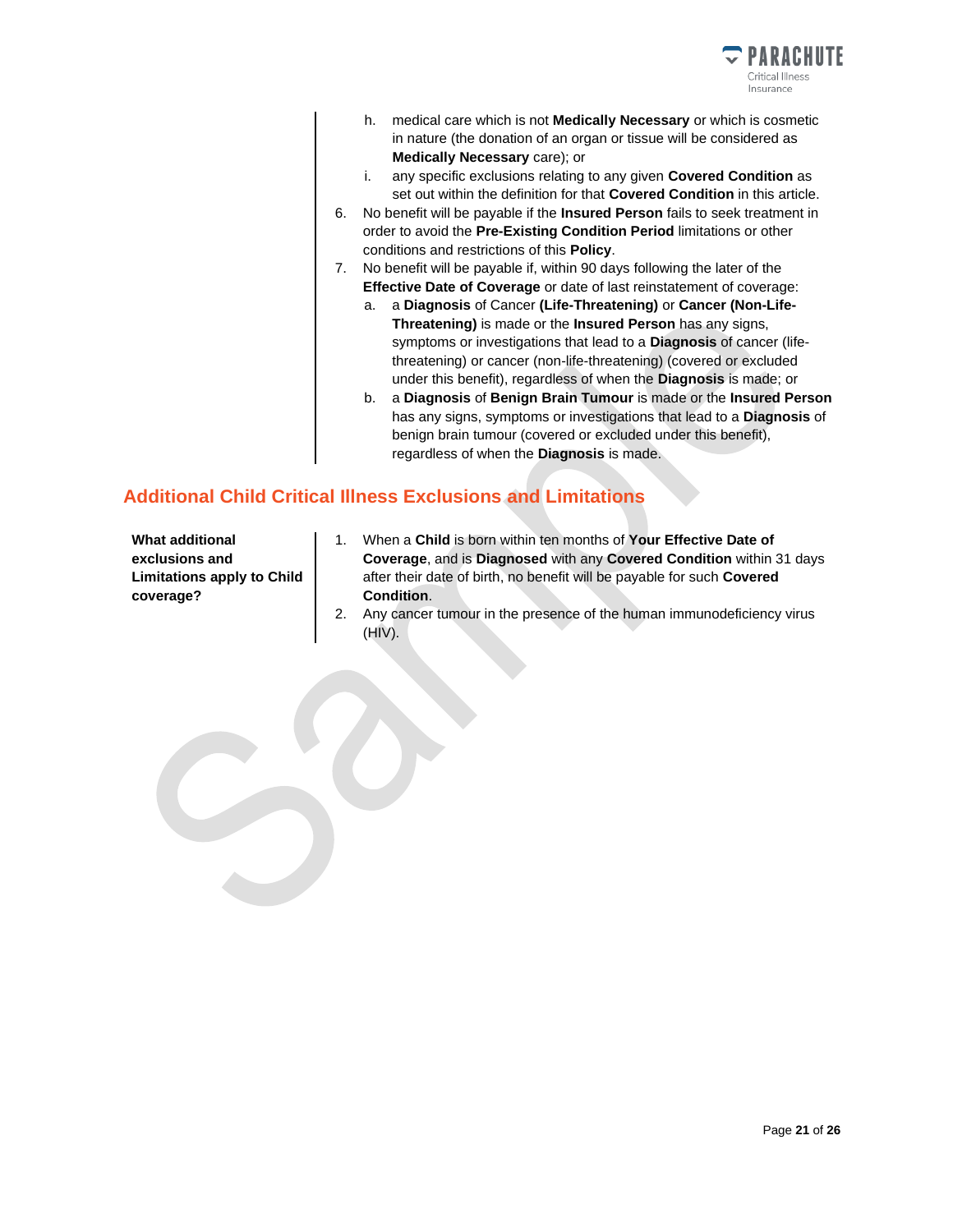## <span id="page-21-0"></span>**General Provisions**

#### **Entire Contract**

| What is included in the<br>Contract?                       | The entire <b>Contract</b> consists of this <b>Policy</b> , the <b>Summary of Coverage</b> , the<br>Application, any documents attached to the Policy when issued and any<br>amendments to the Policy agreed upon in writing after the Policy is issued.                                                                                                                                                                                                                              |
|------------------------------------------------------------|---------------------------------------------------------------------------------------------------------------------------------------------------------------------------------------------------------------------------------------------------------------------------------------------------------------------------------------------------------------------------------------------------------------------------------------------------------------------------------------|
| <b>Misstatement of Facts and Clerical Error</b>            |                                                                                                                                                                                                                                                                                                                                                                                                                                                                                       |
| What if an Insured<br>Person misstates any<br>information? | If You or any Insured Person misstates any relevant information relating to the<br>Application, the true facts will be used to determine whether or not coverage is<br>in force under this Policy. Where Evidence of Insurability is required, You and<br>each other Insured Person must disclose to Us at the time of Application<br>every fact of which You and they are aware that may be material to the<br>coverage. Premium adjustments or refunds will be made if appropriate. |
| What if a clerical error is<br>made?                       | A clerical error is a mistake in writing or copying data that is made by Us. A<br>clerical error will not invalidate coverage that is otherwise in force or continue<br>coverage otherwise terminated under the terms and conditions of the <b>Policy</b> .                                                                                                                                                                                                                           |

### **Age**

**What if an Insured Person's age has been misstated?**

**We** have the right to require satisfactory proof of the **Insured Person**'s age before making payment of any **Claim**. If the age of an Insured Person has been misstated, the **Face Amount** will be adjusted upwards or downwards based on the premium rates and the **Insured Person**'s true age. If **You** were not eligible for coverage based on **Your** true age, then **Your** coverage, and that of **Your Spouse** and **Children**, if any, will be voided and an equitable adjustment of premiums will be made with **You**.

If **Your Spouse** has misstated his or her age and is not eligible for coverage based on his or her true age, then **Your Spouse**'s coverage will be voided and an equitable adjustment of premiums will be made with **You**.

## **Contestability of Policy**

**When is the Policy incontestable?**

**We** will not contest the validity of this **Policy** or any statement made by an **Insured Person**, after the **Policy** has been in force for two years from the **Effective Date of Coverage,** except for fraud.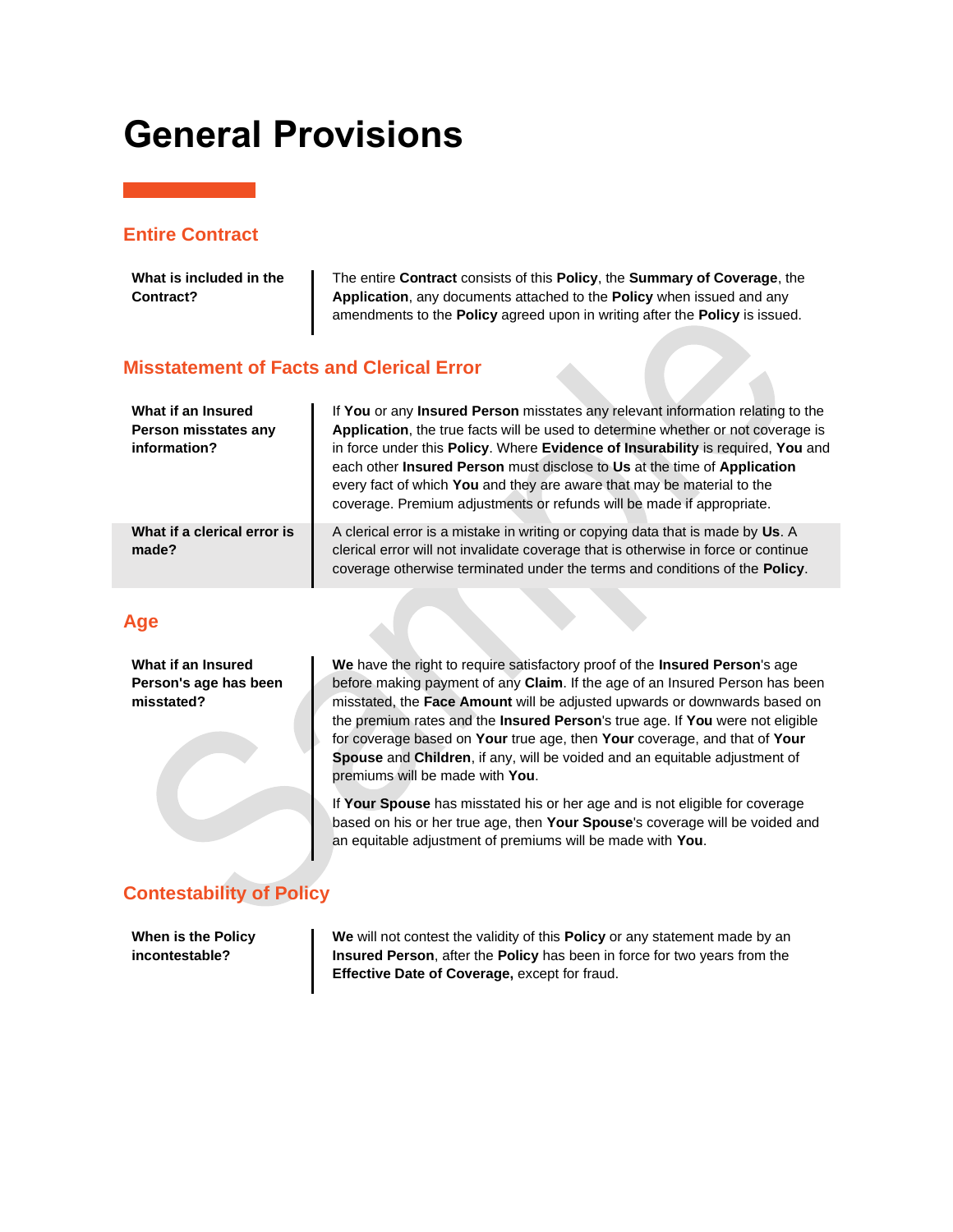

### **Currency**

**Are payments made in Canadian currency?**

All payments under this **Policy** made either to or by **Us**, will be made in Canadian currency.

### **Non-Participating Policy**

| Is this a Participating | This Policy is non-participating. You are not eligible to share in our profits or |
|-------------------------|-----------------------------------------------------------------------------------|
| Policy?                 | surplus.                                                                          |

### **Conformity**

| What if this Policy does |
|--------------------------|
| not comply with          |
| applicable provincial    |
| law?                     |

### **Assignment**

**Can the benefits under this Policy be assigned?** This **Policy** is governed by the laws of the province or territory where the **Insured Person** is resident on the date this **Policy** is purchased. Any provision of this **Policy** that is inconsistent with such laws is automatically amended to conform to the minimum requirements of such laws.

Neither **You** nor any **Insured Person** may assign this **Policy** or any of **Your** rights under the **Policy**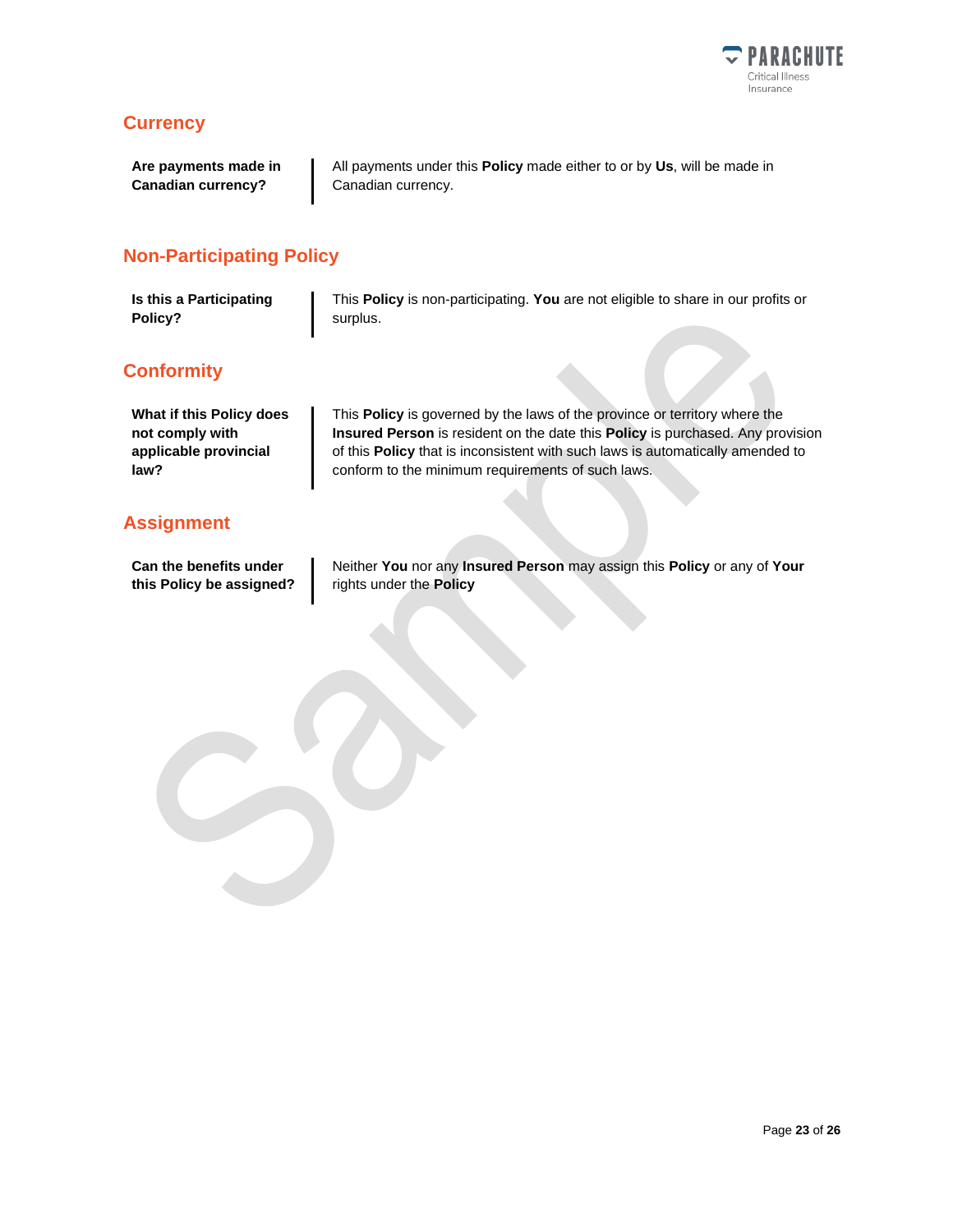# <span id="page-23-0"></span>**Statutory Conditions**

*Applicable in all provinces and territories (with the exception of Quebec).*

#### **The Contract**

The **Application**, this **Policy**, the **Summary of Benefits,** any document attached to this **Policy** when issued, and any amendment to the **Contract** agreed on in writing after this **Policy** is issued constitute the entire **Contract**, and no agent has authority to change the Contract or waive any of its provisions.

#### **Waiver**

The **Insurer** shall be deemed not to have waived any condition of this **Contract**, either in whole or in part, unless the waiver is clearly expressed in writing signed by the **Insurer**.

### **Copy of Application**

The **Insurer** shall, upon request, furnish to the **Insured** or to a **Claimant** under the **Contract**, a copy of the **Application**.

#### **Material Facts**

No statement made by the **Insured** or an **Insured Person** at the time of **Application** for the **Contract** shall be used in defence of a **Claim** under or to avoid the **Contract** unless it is contained in the **Application** or any other written statements or answers furnished as evidence of insurability.

#### **Termination of Insurance**

- 1. The **Contract** may be terminated by the **Insured** at any time on request.
- 2. If the **Contract** is terminated by the **Insured**, the **Insurer** must refund as soon as practicable the excess of premium actually paid by the **Insured** over the short rate premium calculated to the date of receipt of the **Notice** according to the table in use by the **Insurer** at the time of termination.

### **Notice and Proof of Claim**

- 1. The **Insured** or an **Insured Person**, or a **Beneficiary** entitled to make a **Claim**, or the agent of any of them, shall
	- a) give written **Notice of Claim** to the **Insurer**
		- i) by delivery of the **Notice**, or by sending it by registered mail, to the head office or chief agency of the **Insurer** in the province, or
		- by delivery of the **Notice** to an authorized agent of the **Insurer** in the province, not later than 30 days after the date a **Claim** arises under the Contract on account of an **Accident** or I**njury**,
	- b) within 90 days after the date a **Claim** arises under the **Contract** on account of an **Accident** or **Injury**, furnish to the **Insurer** such proof as is reasonably possible in the circumstances of
		- i) the happening of the **Accident** or **Injury**,
		- ii) the loss caused by the **Accident** or **Injury**,
		- iii) the right of the **Claimant** to receive payment,
		- iv) the **Claimant'**s age, and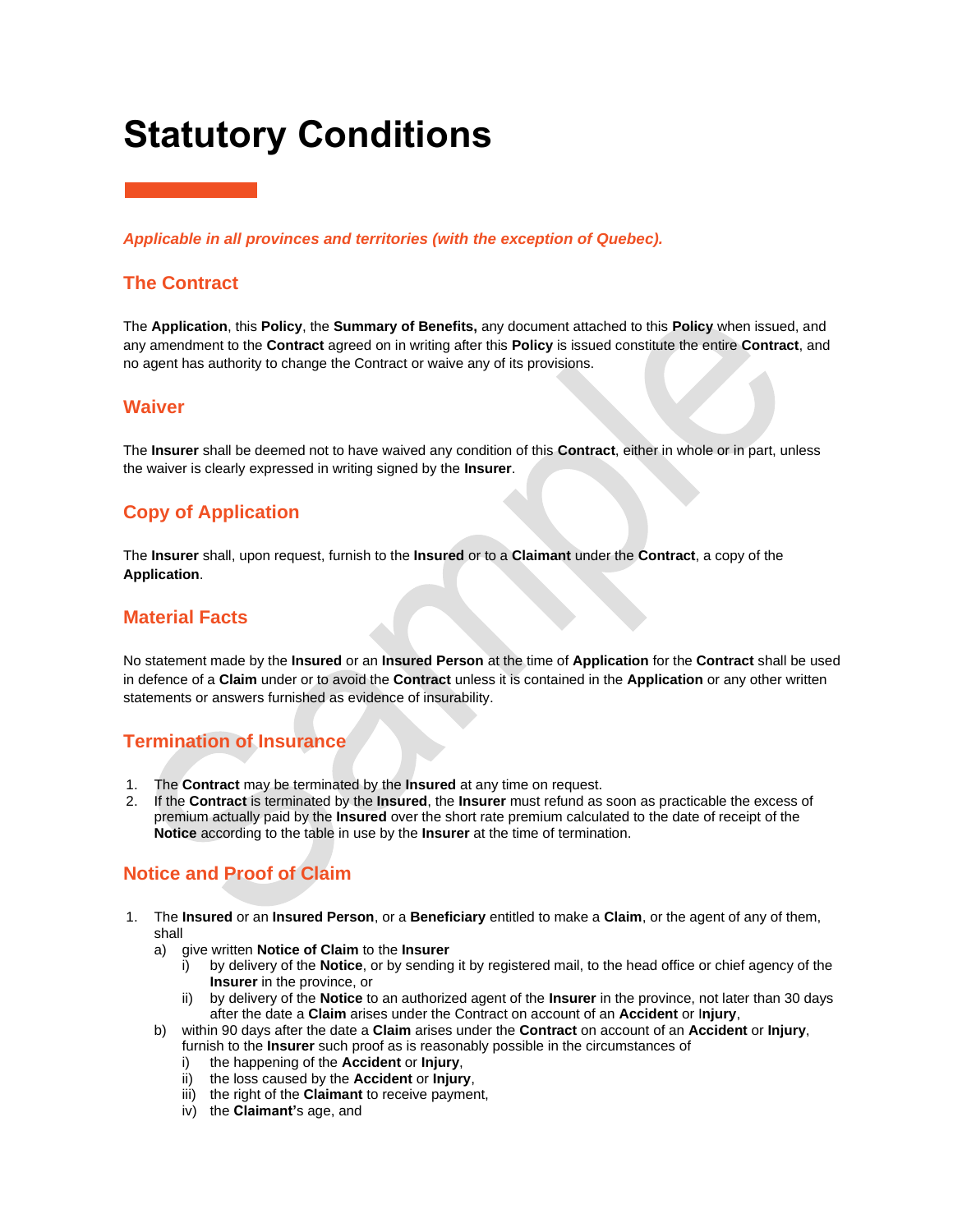

- v) if relevant, the **Beneficiary**'s age, and
- c) if so required by the **Insurer**, furnish a satisfactory certificate as to the cause or nature of the **Accident** or **Injury** for which **Claim** is made under the **Contract** and, in the case of **Injury**, its duration.
- 2. Failure to give **Notice of Claim** or furnish **Proof of Claim** within the time required by this statutory condition does not invalidate the Claim if
	- a) the **Notice** or proof is given or furnished as soon as reasonably possible, and in no event later than one year or, in Saskatchewan, not later than the limitation period set out in The Limitations Act, after the date of the **Accident** or the date a Claim arises under the Contract on account of **Injury**, and it is shown that it was not reasonably possible to give the **Notice** or furnish the proof in the time required by this condition, or
	- b) in the case of the death of the person insured, if a declaration of presumption of death is necessary, the **Notice** or proof is given or furnished no later than one year or, in Saskatchewan, not later than the limitation period set out in The Limitations Act, after the date a court makes the declaration.

#### **Insurer to furnish forms for Proof of Claim**

The **Insurer** shall furnish forms for **Proof of Claim** within 15 days after receiving **Notice of Claim**, but if the **Claimant** has not received the forms within that time the **Claimant** may submit his or her **Proof of Claim** in the form of a written statement of the cause or nature of the **Accident** or **Injury** giving rise to the **Claim** and of the extent of the **Loss**.

### **Rights of Examination**

As a condition precedent to recovery of insurance money under the **Contract**,

- 1. the **Claimant** must give the **Insurer** an opportunity to examine the **Insured Person** when and as often as it reasonably requires while the **Claim** hereunder is pending, and
- 2. in the case of death of the **Insured Person**, the **Insurer** may require an autopsy, subject to any law of the applicable jurisdiction relating to autopsies.

### **When Money Payable**

All money payable under this **Contract** shall be paid by the **Insurer** within 60 days after it has received **Proof of Claim**.

### **Limitation of Actions**

Applicable in New Brunswick, Nova Scotia, Newfoundland and PEI only:

An action or proceeding against the **Insurer** for the recovery of a **Claim** under this **Contract** shall not be commenced more than one year after the date the insurance money became payable or would have become payable if it had been a valid **Claim**.

#### Applicable in Yukon, NWT and Nunavut only:

An action or proceeding against the **Insurer** for the recovery of a **Claim** under this **Contract** shall not be commenced more than two years after the date the insurance money became payable or would have become payable if it had been a valid **Claim.**

## **End of Policy**